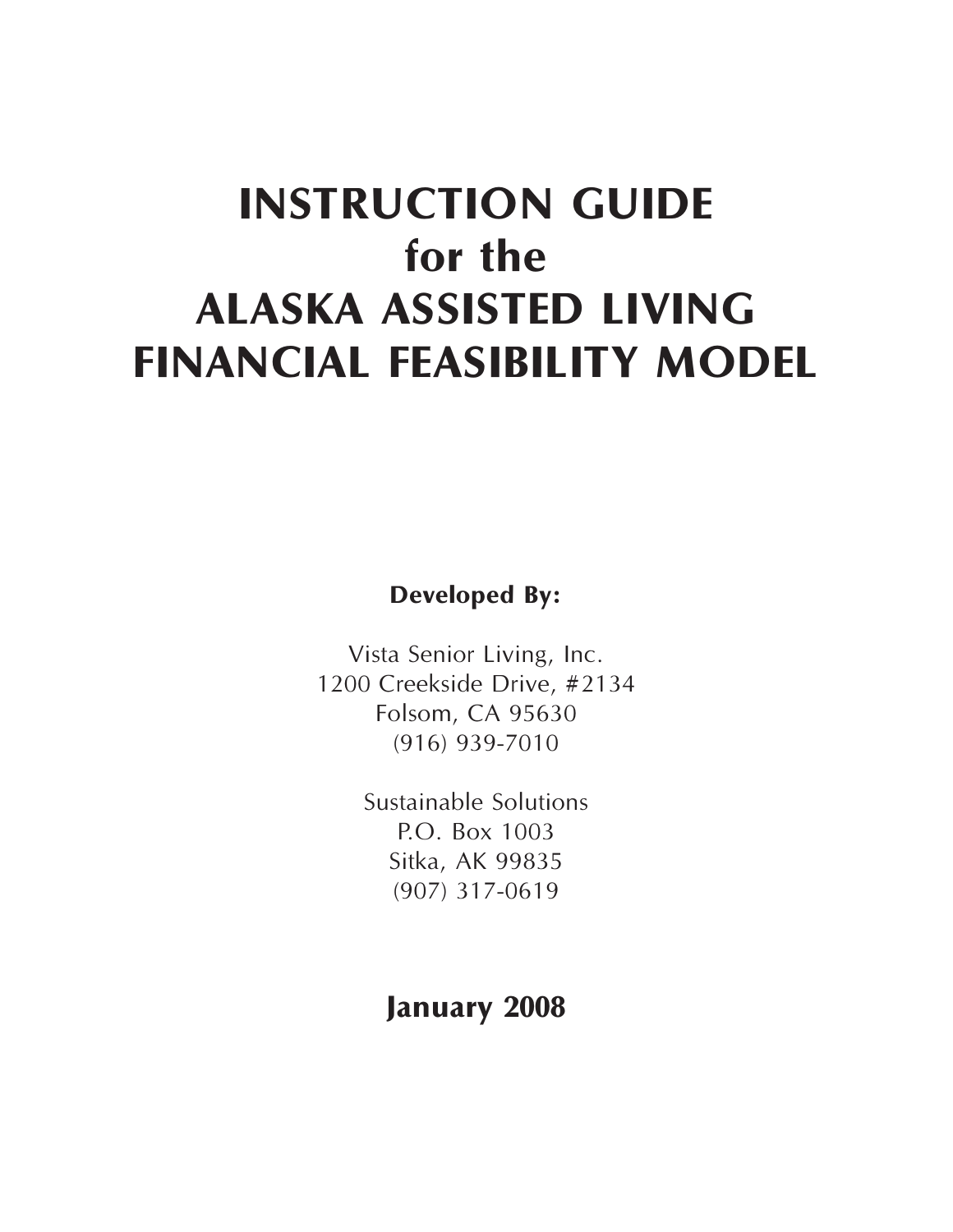### **TABLE OF CONTENTS**

| INTRODUCTION TO THE OPERATING PROFORMA AND FINANCIAL                                            |
|-------------------------------------------------------------------------------------------------|
|                                                                                                 |
|                                                                                                 |
|                                                                                                 |
|                                                                                                 |
| <b>IV.</b> ASSISTED LIVING AND OTHER SERVICE REVENUE ASSUMPTIONS  6                             |
|                                                                                                 |
| VI. INDEPENDENT AND LEASED REVENUE WORKSHEET $\ldots \ldots \ldots \ldots \ldots \ldots \ldots$ |
|                                                                                                 |
|                                                                                                 |
|                                                                                                 |
|                                                                                                 |
|                                                                                                 |
|                                                                                                 |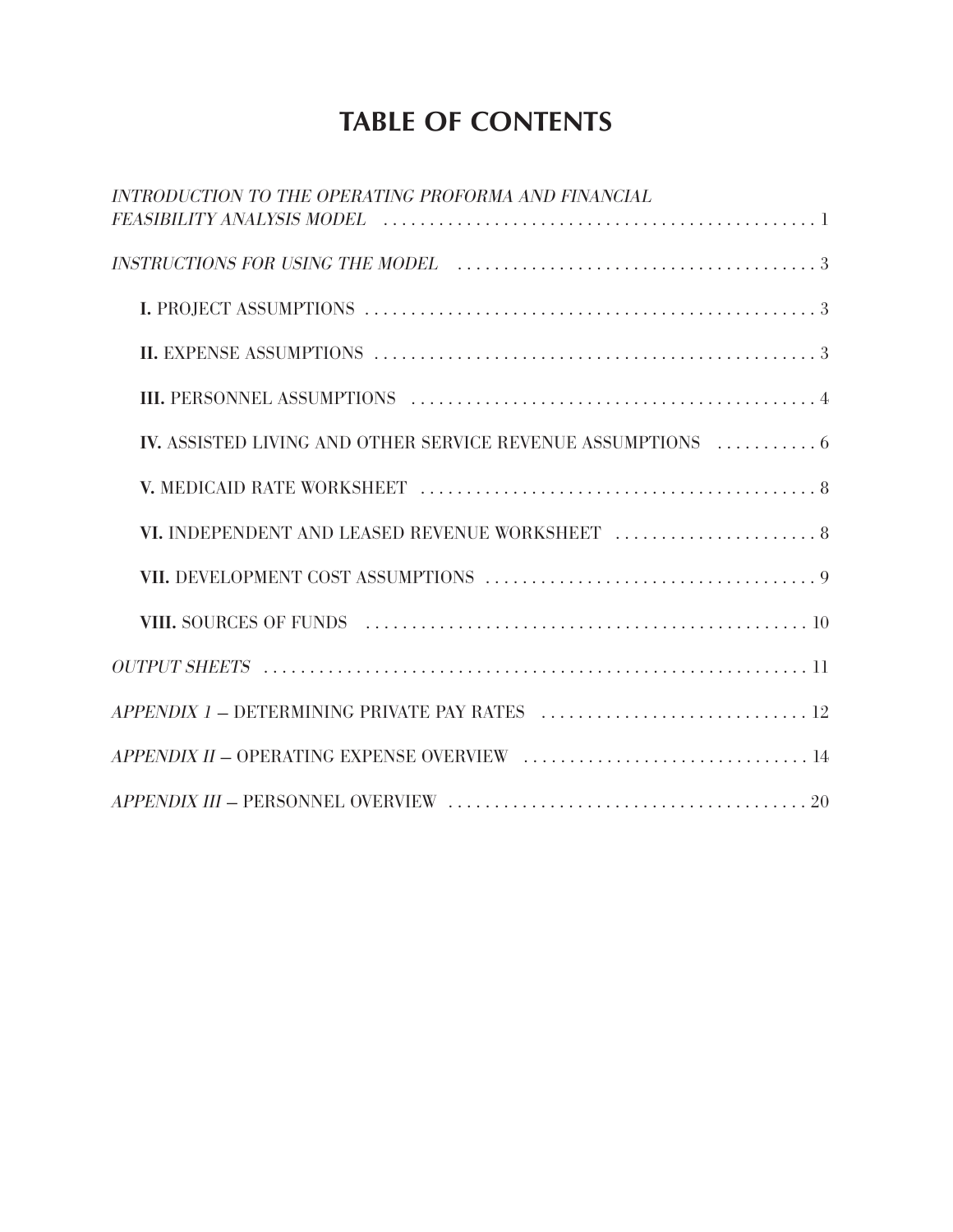### **Introduction to the Operating Proforma and Financial Feasibility Analysis Model**

This generic operating proforma and financial feasibility analysis model has been developed as a tool to be used in determining the financial viability of assisted living homes in Alaska. This guide provides step-by-step instructions on how to use the model.

The feasibility model may be used either to make a "first cut" regarding the preliminary feasibility of a project or to conduct a full financial feasibility analysis. Generic operating assumptions for assisted living homes have been built into the model and will generate preliminary financial projections with minimal data input required. Using the model to conduct a full financial feasibility analysis, on the other hand, will require the determination of appropriate estimates for the project's operating expenses, development costs, and funding sources. A comprehensive understanding of the market for the proposed project is also necessary to generate accurate project assumptions and hence a reliable feasibility analysis.

The assumptions built into the model are designed to estimate costs for a nursing home alternative model of assisted living (i.e., most residents have a level of frailty that could make them eligible for placement in a skilled nursing facility). The services provided in such a model include three meals per day, housekeeping, laundry, activities and socialization, and assistance with self-administered medications, personal care and orientation. Some assistance with routine nursing tasks may also be provided (e.g., blood sugar monitoring, catheter care, ostomy care, dressing changes).

The default assumptions also assume that a number of residents will have difficulty with memory loss and orientation, some of which may have a primary or secondary diagnosis of dementia or Alzheimer's disease. It is assumed that these residents are integrated with the other residents; that is, there is no special unit for residents who have dementia. It is not appropriate to use this model to conduct a preliminary feasibility analysis for projects that are dementia-specific or have sections of the building dedicated to dementia care without modifying the default assumptions that are built into the model.

It should be noted that the assumptions used in the model are based on "averages" from a variety of assisted living homes and thus may not be appropriate for some specific projects. Therefore, the assumptions provided in the model should be reviewed and modified as appropriate to obtain the most accurate results possible.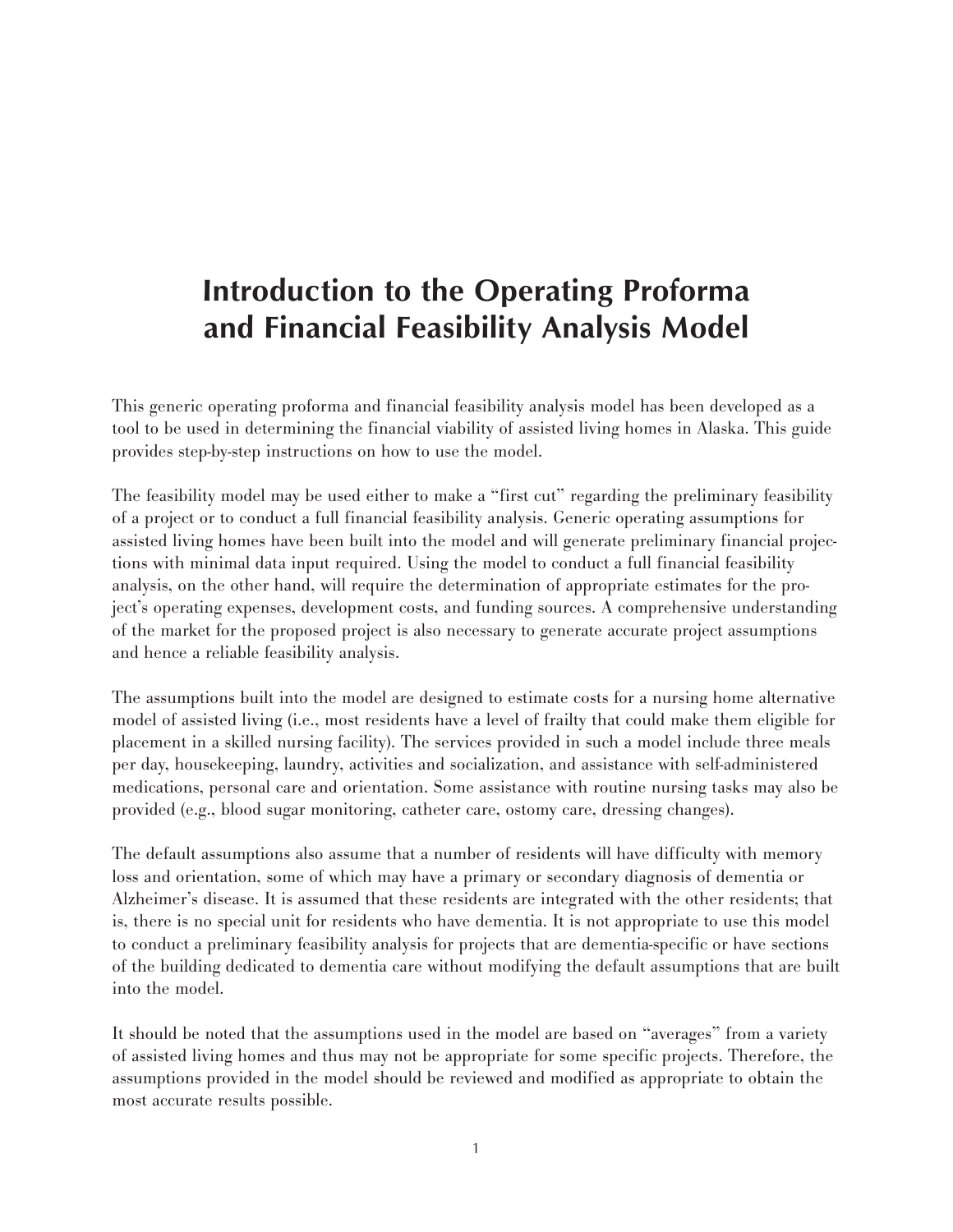The model was developed to accommodate multi-use projects, as these projects are often the most economically viable in smaller communities. Thus, in addition to assisted living units, the model can also generate projections for independent rental units, leased commercial space, and other service programs such as adult day care or senior meal sites.

All of the input cells in the model are colored. Some of these cells include built-in default assumptions, and thus do not require project-specific inputs for a "rough-cut", preliminary analysis. However, when conducting a full feasibility analysis, all of the assumptions that have been built into the model should be verified and modified as appropriate for your specific project. A summary of the assumptions included on the Expenses and Personnel sheets of the model is provided in the model on the Default Assumptions sheet.

Following is a summary of the input sheets included in the model:

- Input 1 Summary
- Input 2 Expenses
- Input 3 Personnel
- Input 4 Assisted Living and Service Revenue
- Input 5 Medicaid

.

- Input 6 Independent and Leased Revenue
- Input 7 Development Costs
- Input 8 Sources of Funds

Once the required input information has been entered, the model will automatically generate the following output sheets:

- Summary Profit and Loss Projections
- Detailed Profit and Loss Projections
- Default Assumptions for AL Expenses and Personnel Costs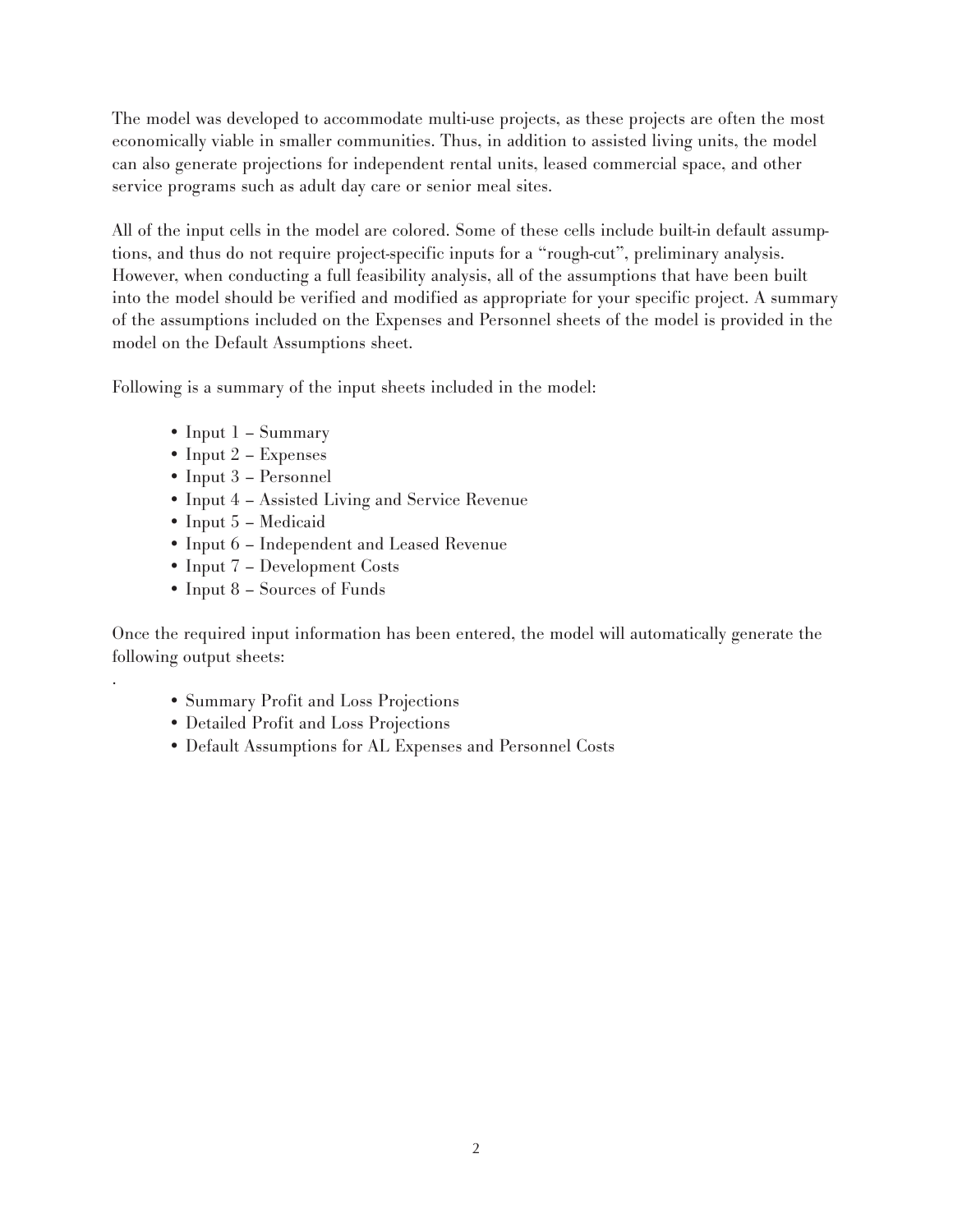### **Instructions for Using the Model**

### I. PROJECT ASSUMPTIONS ("#1 — SUMMARY" SHEET)

Project Assumptions. The section at the top of the "#1 – Summary" sheet requires the input of key assumptions regarding the project. These inputs can be modified at any time as you work with the model.

The vacancy rates and lease-up time projected for your project should be based on expectations for your project and on funder-specific preferences. Funders typically require a vacancy rate of at least five percent, although some lenders may require rates of seven or even ten percent. If a project will be located in a highly competitive market where comparable facilities are less than 95 percent occupied, it may be prudent to use a vacancy rate of seven to ten percent even if a higher rate is not required by the funder.

The "Summary of Project" section of this sheet contains output information that is based on the data entered on the input sheets of the model. It is shown here to provide an overall summary of the project – both the key assumptions and outputs – in one place. This data will obviously not reflect an accurate feasibility analysis until all of the input sheets have been completed.

#### II. EXPENSE ASSUMPTIONS ("#2 — EXPENSES" SHEET)

Expenses for all aspects of a project's operations must be estimated to determine the financial viability of the project. Rough approximations of "typical" costs for assisted living homes (i.e. default assumptions) have been built into the model. However, operational expenses can vary greatly between homes. For example, the size of the community in which the building is located, the cost of living, and the local job market can all affect operational expenses. A project's building design, whether the home is colocated with other programs, and competitive factors may also impact a project's operational costs.

When conducting a preliminary feasibility analysis, it may be appropriate to utilize the assisted living expense assumptions that have been built into the model with only a cursory review of the cost factors. However, for full feasibility analyses, each expense category should be thoroughly reviewed, with the corresponding cost modified as appropriate in order to provide realistic projections for your project. The assumptions that have been built into the model in the "Assisted Living Cost Per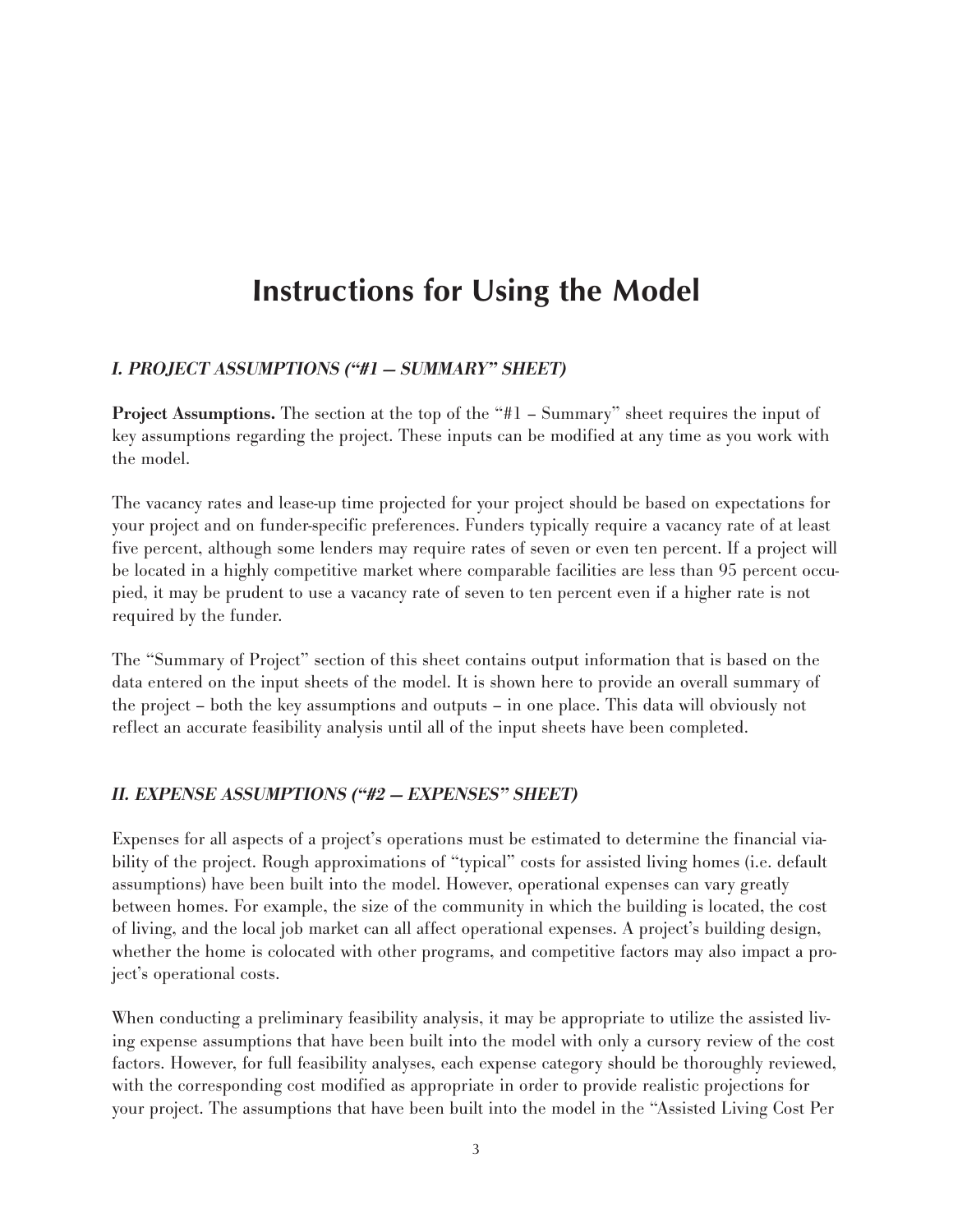Month" column may be modified. To refer back to the original default assumptions, go to the "Default Assumptions" sheet in the model.

A brief explanation of each line item on the "Expenses" sheet (as applied to assisted living homes) has been provided in the Appendix, along with an explanation of the primary factors that may impact the project-specific cost of the expense category. Guidelines have also been provided as to how to collect data, conduct research, and estimate project expenses.

If independent rental units, leased commercial space, and/or other service programs will be included in your project, enter estimated expenses for the appropriate line items for each product type (default assumptions have not been built into these cells).

Most of the expense estimates included on the "Expenses" sheet are "fixed" costs in that the total cost per month for that line item will remain constant regardless of the project's census. Some expenses, on the other hand, will vary depending on the project's level of occupancy. Whether an expense category is considered fixed or variable is indicated in the "Type of Expense" column. For each variable cost, a "Minimum Cost per Month in Lease-Up" is provided as a default assumption. Modify this assumption as appropriate for your project.

An inflation factor must be used to estimate the percentage that expenses are projected to increase each year. A factor of three percent has been included in the model (in the "% Non-Personnel Expenses to Increase Each Year" cell). However, in some cases it may be appropriate to increase expenses by a different factor (e.g., if recommended or required by a lender). Note that a separate factor will be used to estimate the rate at which personnel costs will increase each year.

### III. PERSONNEL ASSUMPTIONS ("#3 — PERSONNEL" SHEET)

It is important to estimate personnel costs as accurately as possible, as this expense comprises the largest percentage of the operational budget for an assisted living home. For homes with 20 or fewer units, the model will automatically calculate an estimated number of full-time employees (FTEs) for each position. These assumptions, which are based on the assisted living unit and occupant inputs, may suffice for a preliminary feasibility analysis. However, the types of positions needed, the number of hours allocated to each position, and appropriate wages can vary greatly between projects. Thus, all of these factors should be carefully evaluated for each project and modified as appropriate when a full feasibility analysis is conducted.

The default assumptions for assisted living are shown in the "# FTEs - Assisted Living" column on the "#3 – Personnel" sheet. A default assumption may be modified by overriding the assumption (i.e. entering a different value into the cell containing the assumption). A summary of the default assumptions that have been included in the model is provided on the "#9 – Assumptions" sheet in the model.

If independent rental units, leased commercial space, and/or other service programs will be included in your project, the number of FTEs for each revenue center must be estimated and entered in the appropriate column(s). Default assumptions have not been included for these product types.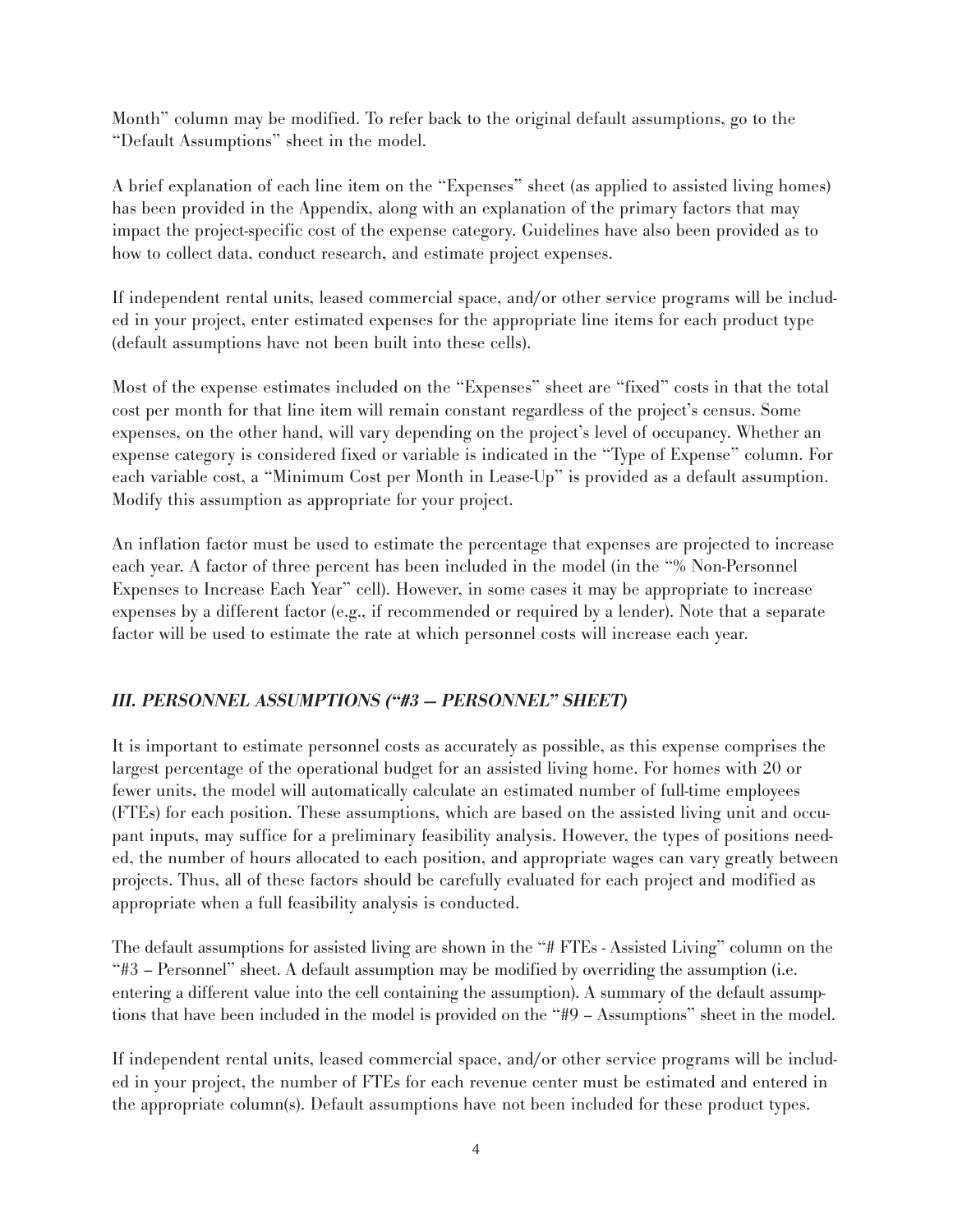Based on the information entered for each product type, the model will automatically calculate the total number of FTE's and cost per month for each position. A default assumption has been built into the model for the "Minimum Cost per Month During Lease-Up" for the universal worker position, as this position may not need to be fully staffed during a project's rent-up phase.

Most projects will utilize only a few of the positions included in the "#3 – Personnel" sheet, particularly if universal workers are used. However, the model includes all of the positions that might be utilized in an assisted living facility to facilitate use of the model by as many projects as possible. A description of each position and an overview of those factors that might have an impact on either the number of FTEs or the wage allocated for the position is included in the Appendix.

Pay Scale. It is important to ensure that the pay scale entered for each position is reasonable, since even a slight wage increase can significantly increase the operating costs for a home. To assist in determining appropriate wages for your project, local wage information should be obtained for each position. One method of obtaining this information is by conducting wage surveys. Guidelines have been provided in the Appendix as to the types of organizations that might be surveyed for the various positions. When conducting wage surveys, it is helpful to obtain information not only about wages, but also about any available benefits, such as health insurance, paid vacation and sick time, and retirement plans.

In addition to local wage surveys, information regarding wages may often be obtained from third parties. That is, industry organizations (e.g., health care and/or assisted living associations) frequently conduct wage surveys. Other organizations such as economic development agencies, chambers of commerce, and employment divisions may also be able to provide information regarding local wages. In addition, wage information for specific positions may be obtained from help-wanted ads in the local paper(s).

When obtaining wage information, the source of the information should always be considered. For example, hospitals usually have higher wages than are paid in other types of facilities. Similarly, in some areas caregivers are paid more in nursing homes than in assisted living facilities because the acuity level is much greater.

Benefits, Taxes, etc. Expense estimates for personnel-related costs such as payroll taxes, workers compensation insurance, health insurance, paid vacations or sick time, and overtime/holiday pay must be determined. Enter into the model an estimated percentage of payroll costs that will be allocated to taxes, worker's compensation insurance, and overtime, holiday and vacation pay. The estimated number of employees that will likely participate in a health insurance benefits program should also be estimated and entered in the appropriate cell, along with the amount the facility will pay per employee per month for health insurance. Enter information about other employee programs or benefits that may be offered in the "Other" row of the "Benefits, Taxes, Etc." section.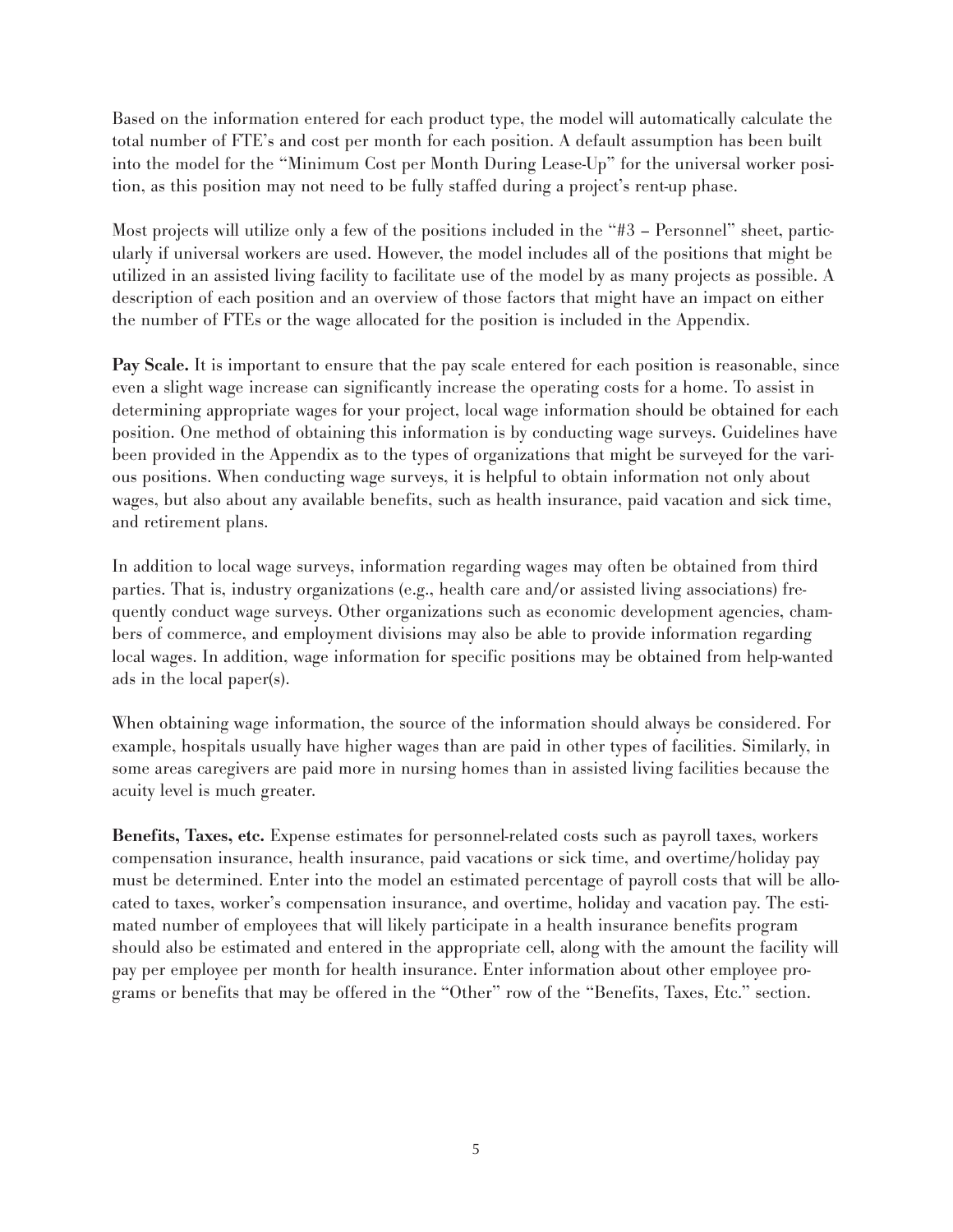### IV. ASSISTED LIVING AND OTHER SERVICE REVENUE ASSUMPTIONS ("#4 — AL & SERVICE REVENUE" SHEET)

The "#4 – AL and Service Revenue" sheet includes the assumptions about revenue on which the assisted living and other service program projections for your project will be based.

Estimating a Medicaid Rate. Indicate in the section "To Estimate a Medicaid Rate for Your Project" how you would like the Medicaid revenue for your project calculated. Following is an overview of the four available options:

- When conducting a preliminary feasibility analysis, you can use a "plugged" rate of \$135.00 per day to approximate a cost-based Medicaid reimbursement rate. It is important to note that this rate may not be reflective of what your actual cost-based rate will be, but should provide at least an approximation of this rate.
- Another option is to use the published Medicaid rate for your geographic area. These rates are typically lower than cost-based rates, but do not require submission of a cost breakdown to the Division of Senior and Disabilities Services (DSDS).
- To estimate a cost-based rate for your project, complete the "#5 Medicaid" sheet in the model. Completion of this sheet requires a breakdown of all costs by Allowable Administrative and General (A&G) costs, Non-Allowable A&G costs, Allowable Direct Service Costs, and Non-Allowable Direct Service Costs (to complete the "Medicaid" sheet you must have already completed the "#2 – Expenses" sheet and the "#3 – Personnel" sheet). Refer to section 07 AAC43.1060 in the State regulations for an explanation of these categories and/or contact the Certification or Medicaid Cost-Based Reimbursement specialist for assisted living homes at DSDS at (800) 478- 9996 or (907) 269-3666 for additional information. It is important to note that the rate determined by this method will be an estimate only; actual rates must be determined by DSDS.
- Finally, you may use an actual cost-based reimbursement rate, as determined by DSDS. This option will also require completion of the "#5 – Medicaid" Sheet. Once completed, this sheet should be submitted to DSDS for determination of your cost-based rate. For more information on the cost-based rate process, contact the Certification or Medicaid Cost-Based Reimbursement specialist at the numbers noted above.

You may change the option by which the model calculates your Medicaid rates at any time as you work with the model. When another option is selected, the revenue projections will automatically be recalculated to reflect this change. It is important to note that the State's published rates and cost-based rate-setting methodology change periodically, so be sure to verify the current system with the Certification or Medicaid Cost-Based Reimbursement Specialist.

Subsidized Units. Enter the number of units that you expect will be occupied by Medicaid waiver and General Relief Fund residents in the column titled "# of Units". If you anticipate that any of these units will be shared by more than one resident (e.g. a spouse or roommate), enter the projected number of second occupants in the "2nd Occupants" column.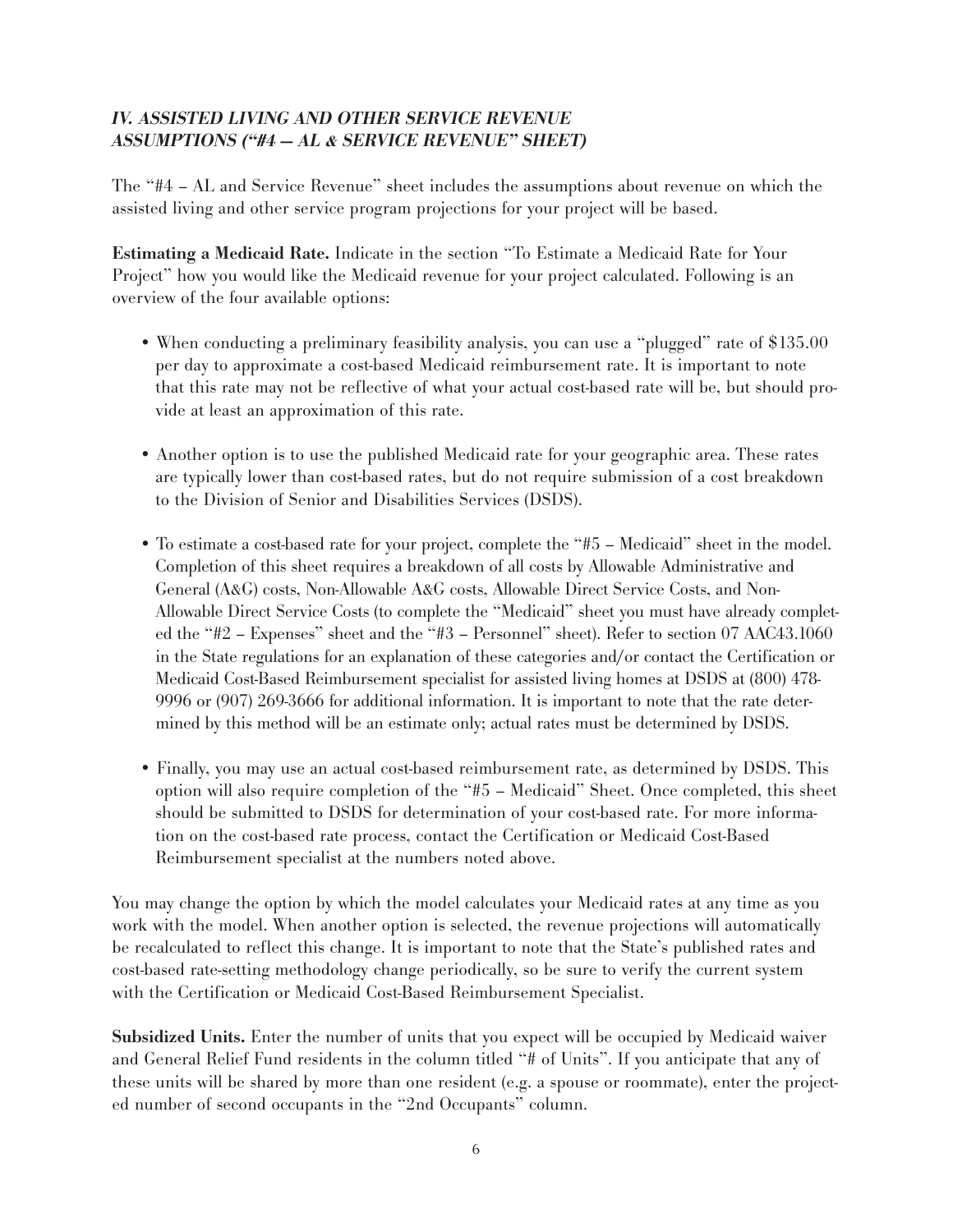A daily service rate for Medicaid reimbursement will have been automatically entered in the row for "Medicaid Waiver Units", based on your selection of an option in the "To Estimate a Medicaid Rate for Your Project" section. As noted above, this option can be changed at any time, with the model automatically recalculating all revenue projections.

If you plan to have any residents who receive financial assistance through the General Relief Fund, contact the General Relief Office at 1-800-478-9996 or (907) 269-3666 to obtain the current General Relief Fund rate for your geographic area. Enter this rate in the row for "General Relief Fund" units.

Private-Pay Rates. If any private-pay units are planned for your project, the number of residents paying privately and the monthly rates projected for these units should be entered in the "Private-Pay Units" section of the "#4 – AL and Service Revenue" sheet). If your project will have only one private-pay level of care, simply enter the total number of private-pay units and any anticipated second occupants in the appropriate cells for Level 1, leaving Levels 2 and 3 blank. If your home will have only two levels of care, enter figures in the appropriate cells for Levels 1 and 2, leaving Level 3 blank. If you will have three levels of care, enter data for Levels 1, 2, and 3.

The private-pay rates entered in the model should include charges for room, board and services. To determine appropriate private-pay rates for your project, you may want to obtain rate information for comparable facilities located in your market area (or in the surrounding areas if there are no comparable facilities in the primary market area). Guidelines for determining private-pay rates are included in the Appendix.

The model is designed for private-pay rates to be based on monthly fees. If you plan to base your private-pay rates on daily fees, multiply each daily rate by 30.4 to convert the daily rate into an estimated monthly fee.

Rental Subsidies. In some cases, rental subsidies may be available to supplement the room and board payments made by residents. If such a subsidy will be available, enter the estimated amount of the subsidy and the projected number of residents who would be eligible for the subsidy in the appropriate cells in this section.

Revenue Inflation Factor. For each of the assisted living payor types that you plan to include in your home, estimate the percentage increase in rates that may be anticipated.

Other Service Programs. If other service programs such as adult day care or a senior nutrition site will be included in your project, the type of program should be specified in the "Other Service Programs" section. The number of clients that are likely to be served through each program should then be entered, along with the projected monthly revenue per client, the anticipated vacancy rate, and the percent annual rate increase expected for each program. Also enter for each program the census projected for the first month of operation and the number of months the program will likely take to reach full census.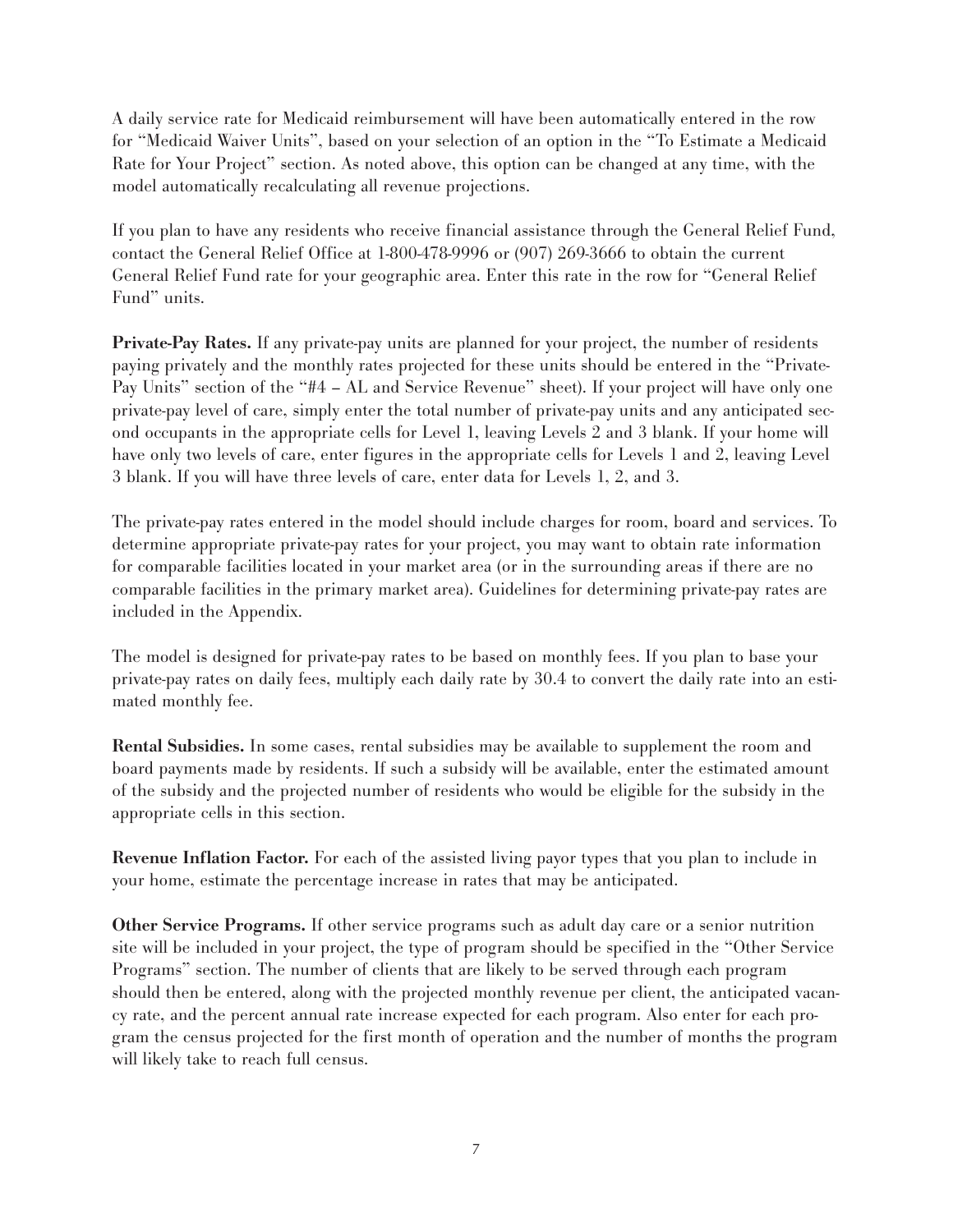### V. MEDICAID RATE WORKSHEET ("#5 — MEDICAID" SHEET)

The "#5 – Medicaid" sheet is a worksheet that may be used to calculate a preliminary cost-based Medicaid reimbursement rate. An actual rate must be obtained from the Division of Senior and Disabilities Services (DSDS).

Completion of this sheet requires a breakdown of all costs by Allowable Administrative and General (A&G) costs, Non-Allowable A&G costs, Allowable Direct Service Costs, and Non-Allowable Direct Service Costs. To complete this sheet you must have already completed the "#2 – Expenses" and "#3 – Personnel" sheets. Refer to section 07 AAC43.1060 in the State regulations (Alaska Administrative Code) for an explanation of these categories and/or contact the Certification or Medicaid Cost-Based Reimbursement specialist for assisted living homes at DSDS at (800) 478- 9996 or (907) 269-3666 for additional information. For your convenience, a direct link to these regulations is provided on the "Medicaid" sheet of the model.

Once a cost breakdown into the four categories has been completed, the model will automatically calculate an estimated cost-based Medicaid rate. It is important to note that this rate will be an estimate only; actual rates must be determined by DSDS.

To obtain an actual cost-based rate for your project, submit the completed "#5 – Medicaid" sheet to DSDS. Once obtained, this rate should be entered on the "#4 – AL and Service Revenue" sheet. For more information on the cost-based rate process, contact the Certification or Medicaid Cost-Based Reimbursement specialist at the numbers noted above.

It is important to note that the cost-based rate-setting methodology changes periodically, so be sure to verify the current system with the Cost-Based Rate Unit at DSDS.

### VI. INDEPENDENT AND LEASED REVENUE WORKSHEET ("#6 — IND. &LEASED REVENUE" SHEET)

Independent Rental Units. If your project will include independent rental units, enter the number of each unit type in the "# of Units" column on this sheet. Units should be entered as "Subsidized for 50% of the Median Income" or "Subsidized for 60% of the Median Income" only if required by a funder for the project. That is, specific equity or debt programs may require that a certain percentage of the units be set aside for residents with incomes below a specified level. If this will be the case for your project, check with the funder for the specific requirements and enter the numbers of units for each income level accordingly. If your project will not be bound by income or rent restrictions, enter all of the units as market rate units.

For each unit type that will be included in your project, enter the projected rental rates that will be charged. The maximum rent that may be charged for subsidized units (i.e. units set aside for residents with incomes at 50% or 60% of the area median income) will be determined by the program(s) providing the subsidy. Verify these rent limits with the specific subsidy program(s) that you will be using.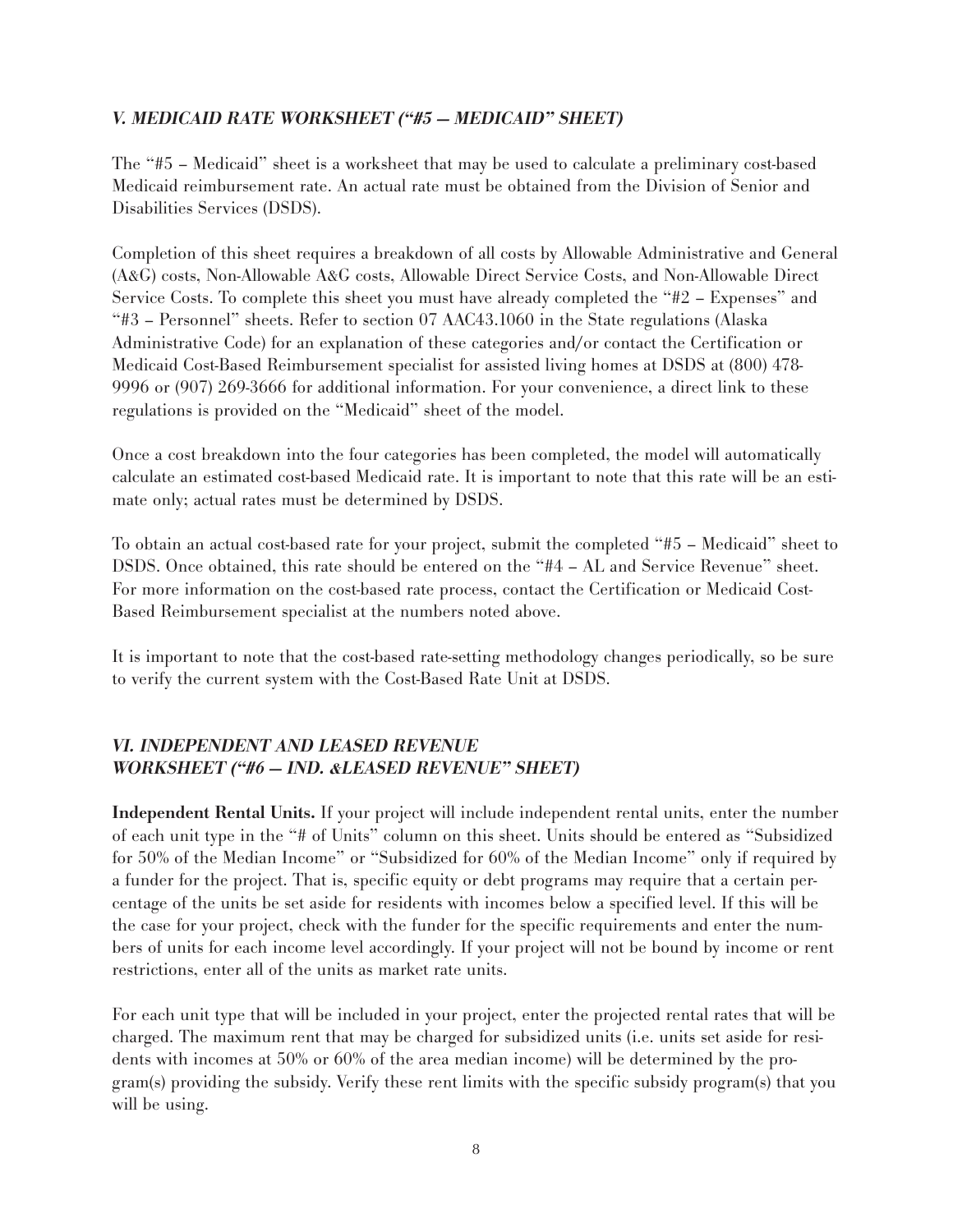Leased Commercial Space. If your project will include any leased commercial space, indicate the type of space in the "Leased Commercial Space" section of this sheet. Also enter the anticipated monthly revenue that will be generated from each use, along with a projected vacancy factor and rate at which you anticipate the revenue will increase each year.

### VII. DEVELOPMENT COST ASSUMPTIONS ("#7 — DEV COSTS" SHEET)

The "#7 – Dev Costs" sheet is designed to calculate the total costs involved in the development of a project. The first part of this sheet, "Preliminary Estimate of Development Costs," will provide a cursory estimate of a project's potential development costs and thus should be used only for preliminary feasibility analyses. Completion of the "Detailed Development Budget" section, on the other hand, will result in a thorough estimate of a project's anticipated development costs. A detailed development budget must be completed when a full feasibility analysis is conducted.

Preliminary Estimate of Development Costs. To estimate a project's development costs for a preliminary feasibility analysis, you will need to obtain several estimates of construction costs from contractors experienced with local building costs for similar projects. These estimates should include all costs related to construction, including building costs, site costs, off-site costs, and a ten percent construction contingency fee. Enter this figure in the "Estimated Construction Costs per Square Foot" cell. Based on this input, an estimate for the "Total Estimated Construction Costs" will be generated. This calculation assumes a total square footage for the project based on an average of 650 square feet for per unit (including the per-unit share of common areas). This square footage factor is based on the experience drawn from many assisted living projects, but will obviously provide only a rough estimate of what the actual square footage and corresponding construction costs may be for your specific project.

After an amount has been entered into the "Estimated Land Costs" cell, the amount of funds that will be allocated to soft costs will be calculated. A factor of 30 percent has been included in the model as a default assumption, again based on the development experience of many assisted living projects. This estimate allows for typical nonconstruction costs associated with development, such as governmental fees, consultant fees, financing charges, reserve funds, legal fees, and insurance.

Sometimes specific information is available that indicates that the percent allocated to soft costs will likely be greater than 30 percent. For example, if higher-than-normal nonconstruction costs (e.g., high operating reserves) are anticipated, it may be appropriate to allocate 35 or 40 percent of the total development costs to soft costs. If the percent budgeted for soft costs is expected to differ from 30 percent, enter the new percentage in the "Percent Soft Costs of Total Development Costs" cell.

These inputs will result in the calculation of the preliminary "Total Estimated Development Costs."

Detailed Development Budget. As stated previously, a detailed development budget must be completed for a full feasibility analysis (and to meet the application requirements of most funders). To complete this budget, enter the appropriate amount for each line item. The model will then generate subtotals for each category and a grand total for the entire development budget. Per-unit con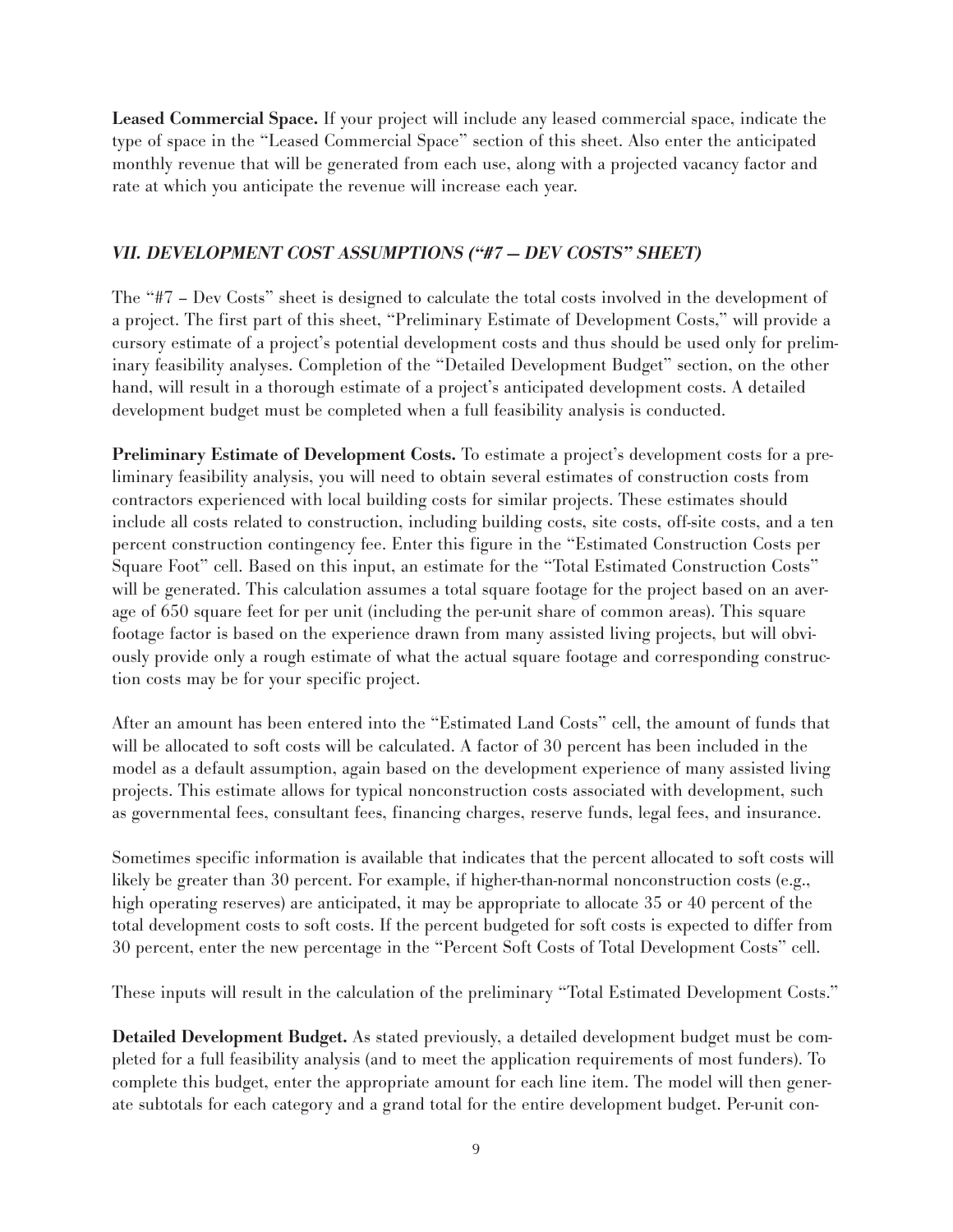struction and development costs are then calculated and displayed at the bottom of the "#7 – Development Costs" Sheet.

### VIII. SOURCES OF FUNDS ("#8 — SOURCES" SHEET)

The "#8 – Sources" sheet calculates how much debt a project can support, and compares the project's total sources of funds to the estimated development costs to determine whether sufficient funds are available for the project.

Debt Service. The "Debt Service" section of this sheet must be completed if the project will carry debt. If debt will not be used to fund the project, proceed to the "Summary – Sources of Funds" section of this sheet.

If debt will be carried by the project, enter the debt coverage ratio that will be required by the loan in the first position. The model will then calculate, based on the project's projected net-operating income, the amount per year available for debt service and the corresponding amount of debt the project will support. If you would like the project to carry a smaller amount of debt than that shown, enter the amount of debt you prefer in the appropriate cell. Next, enter the term and interest rate anticipated for the first loan. The model will then automatically calculate the estimated amount of the first loan and the project's corresponding cash flow after the debt service payment for this loan.

If additional sources of debt will be utilized, answer the questions in the "Loan in the Second Position" and "Loan in the Third Position" sections. Based on the information you enter, the model will calculate the amount of debt the project will support and the projected cash flow remaining after debt.

Summary – Sources of Funds. If you indicated in the section of this sheet for "Debt Service Calculation" that your project will carry debt, the amount of debt from each loan will automatically be shown in the "Summary – Sources of Funds" table. The other possible sources of funds for the project must be entered manually. Be sure to mark an "X" in the appropriate column to indicate whether a commitment has been received from any funding source listed. Also indicate the specific source of any grant or "other" funds that will be utilized. The total sources of funds will then be calculated.

Project Gap or Excess. The model will automatically calculate whether the project has more or less money than is needed to cover all anticipated development costs, and will specify the amount of the gap or excess funds.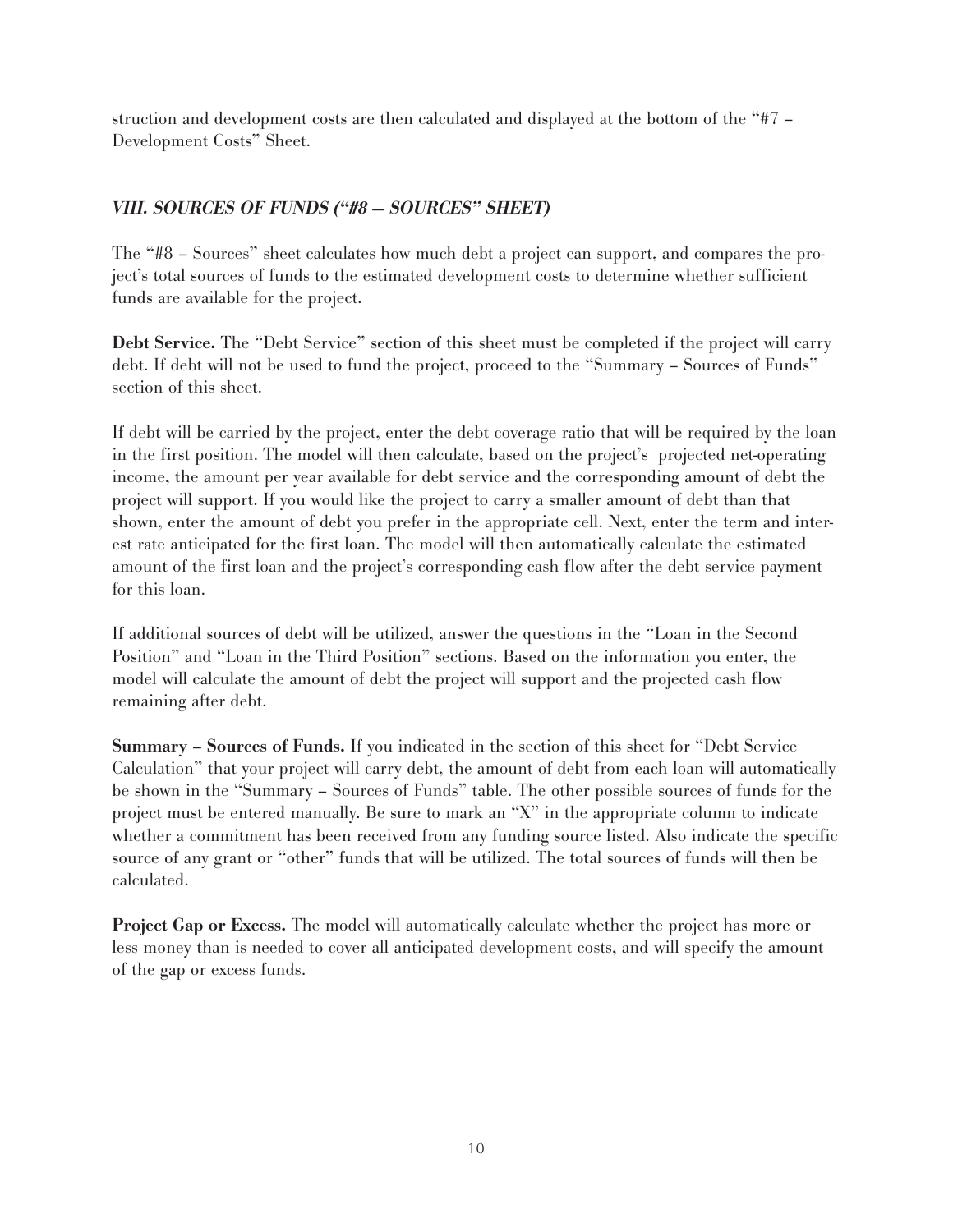### **Output Sheets**

Based on all of the information entered into the input sheets of the model, detailed and summary profit and loss projections will be automatically generated. Monthly projections are shown for the first two years of operation, with annual projections generated for the first ten years. These outputs will be recalculated when any of the inputs are modified, which allows you to perform a variety of scenario analyses to determine the impact that different assumptions have on the viability of your project.

Revenue and expenses are increased on an annual basis, beginning with month 13, based on the inputs on each of the applicable sheets. The vacancy factor is based on a summary of each of the vacancy rates for the various revenue sources entered on the input sheets.

A review of the profit and loss projections will indicate the preliminary viability of a project under the assumptions you have entered. Remember that you may vary any of the inputs to see how various assumptions will affect the financial feasibility of the project.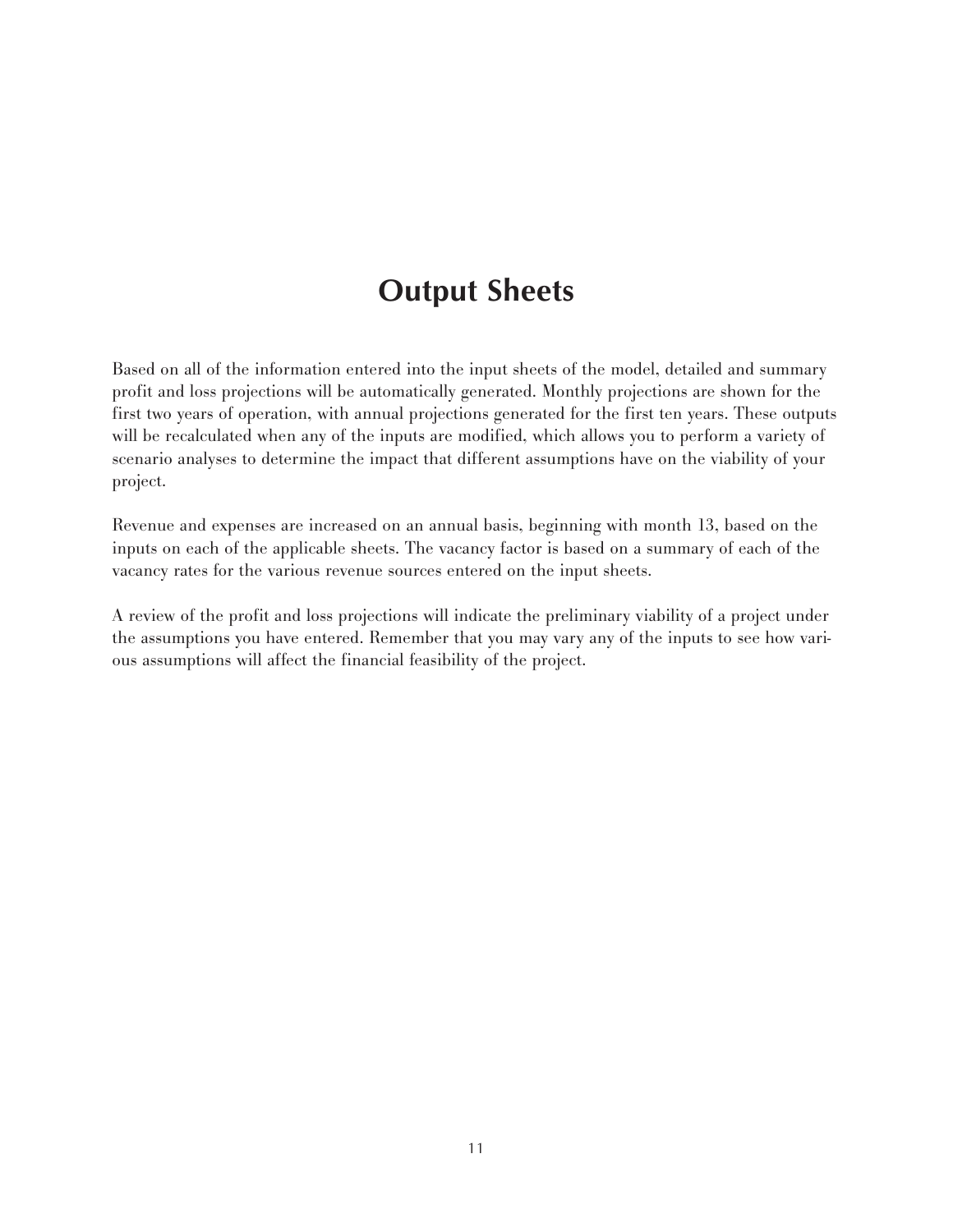# **APPENDIX 1 Determining Private Pay Rates**

A determination of the most appropriate private-pay rates for an assisted living home can best be made by evaluating rates for comparable facilities in the proposed project's primary market area (or in the surrounding areas if there are no comparable facilities in the primary market area). This determination would typically be made when a market feasibility study for a proposed project is conducted. However, in some cases (e.g. for a preliminary feasibility analysis), a market study may not yet be available. This Appendix will provide some general guidelines on how to best determine your project's primary market area and private-pay rate structure.

Determining a Project's Primary Market Area. The primary market area for an assisted living home is that geographical area from which the majority of residents relocate. It is typically comprised of a fairly homogenous geographic region from which potential residents are willing to travel to receive services. It is important to note that the boundaries of a primary market area may change over time, as forces both within and outside of the market area act to redefine the boundary lines.

To properly identify a primary market area, a variety of factors must be analyzed. Geographic boundaries such as rivers, mountains, and creeks may serve as natural barriers, limiting the accessibility of an area. Transportation corridors such as freeways, railroad tracks and other major arteries may also make it difficult to travel from one area to another.

In addition, psychological barriers may exist. That is, there may be defined lines in a community that prospective residents would not cross to obtain senior living services. Often one part of a city or town is perceived as substantially different from another for reasons not always evident to individuals unfamiliar with the community. County lines, state lines and city limits may also form psychological barriers.

The distance that people in a local area are willing to travel to access needed services is also an important factor to consider when determining a primary market area. For instance, in rural communities people often travel relatively long distances to obtain services (e.g., 10 to 15 miles) and in more remote locations they may travel up to 20 or 30 miles to access services. On the other hand, in urban markets individuals may not be willing to travel more than a few miles to obtain needed services.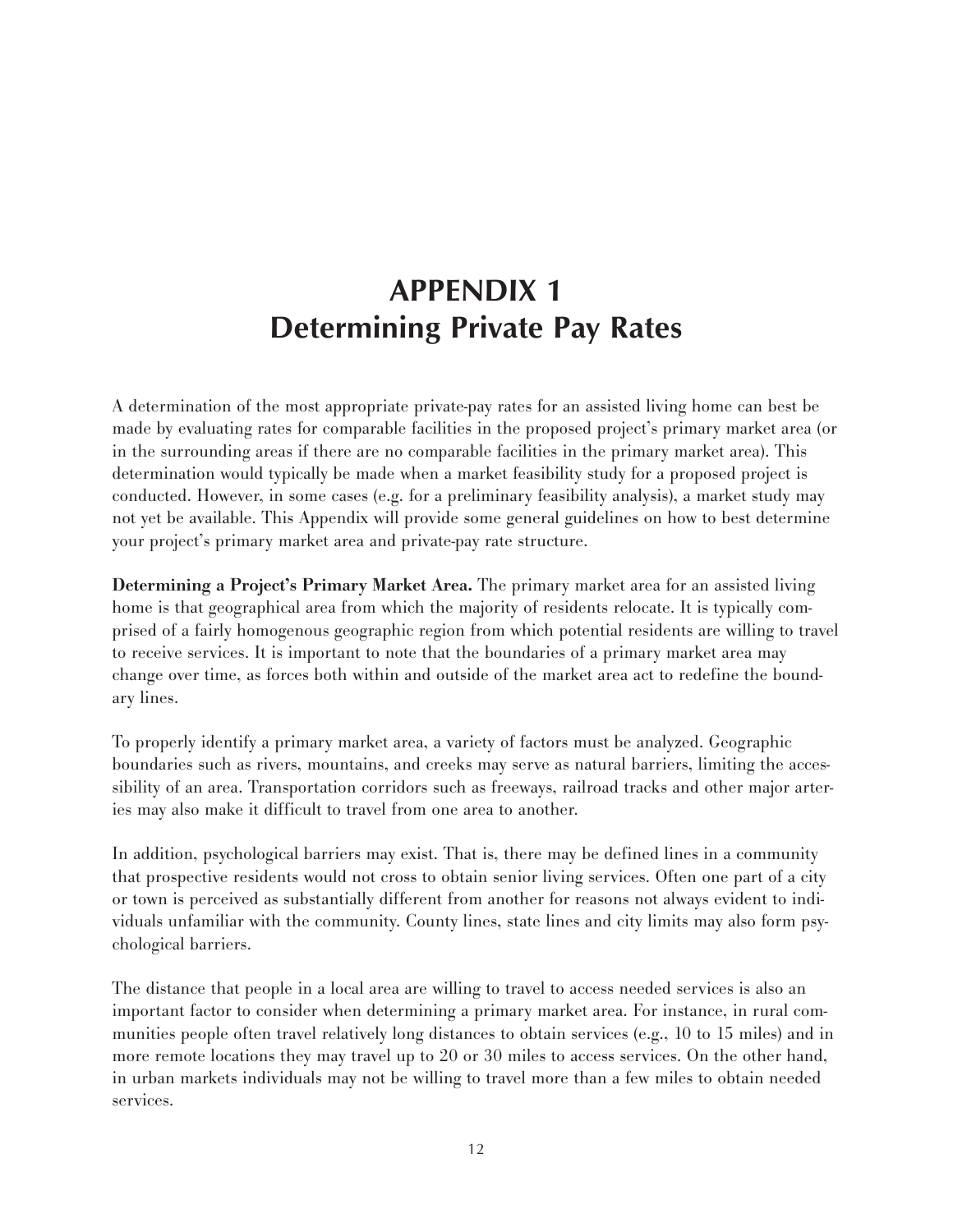Identifying Comparable Facilities. After determining an appropriate market area for the proposed project, those facilities located within this area that could be considered comparable to the proposed project must be identified. Competitive facilities may be defined as those facilities offering a physical plant and services that are comparable to the proposed project. Typically, for facilities to be considered as direct competition to a proposed assisted living home, a full spectrum of personal care services must be available. If there are no assisted living homes currently located within your project's primary market area, expand the geographic area to include those assisted living homes that are located the closest to your proposed project.

Determining Current Rates for Comparable Facilities. To determine the private-pay rates for comparable facilities, these facilities should be contacted and appropriate information obtained. It is important to determine the rates for all levels of care offered and for all available unit sizes. Information should also be obtained regarding the services included in the various care levels.

Estimating Appropriate Private-Pay Rates. Once the rates for comparable facilities have been obtained, appropriate rates for the proposed project may be determined. A decision must be made about how to best position the proposed project within the marketplace. Some affordable project sponsors want facilities to serve the lower end of the private-pay market by providing the most affordable rates possible. Other affordable facilities position the majority of their units in the middle or perhaps even upper end of the private-pay market (if their market area will support the rates). They do this to create an internal subsidy to help offset losses associated with Medicaid units when the Medicaid rate is insufficient to cover costs.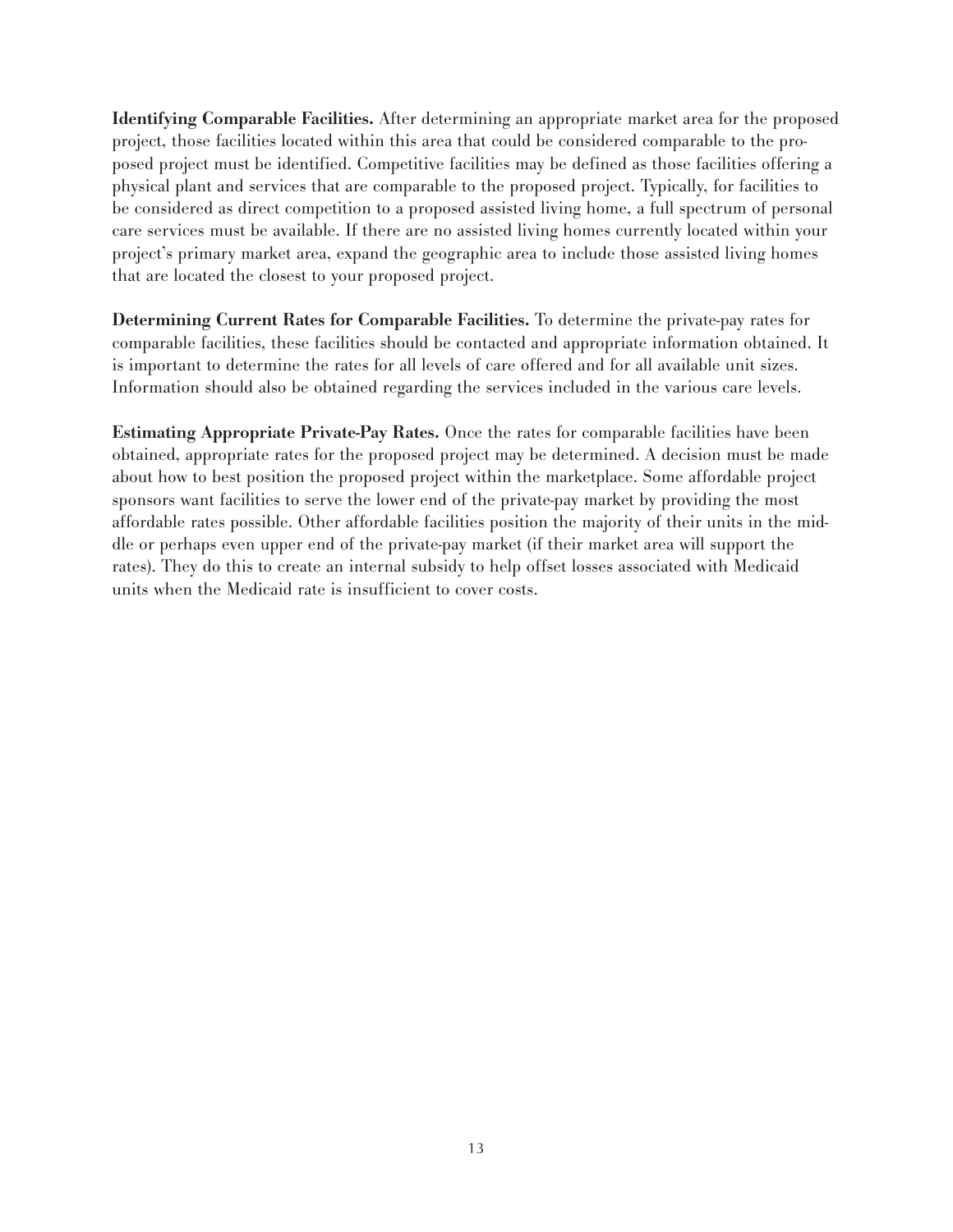# **APPENDIX II Operating Expense Overview**

A brief explanation of each line item on the "#2 – Expenses" sheet has been provided in this section, along with an explanation of the primary factors that may impact the projectspecific cost of the expense category. Guidelines have also been provided as to how to collect data, conduct research, and estimate project expenses.

### A. ADMINISTRATIVE EXPENSES

Office Supplies. This line item represents all office and administrative supplies needed to operate an assisted living home.

Postage. This category includes postage and any overnight mail charges. If your project will utilize a third-party management company located out of the immediate area, the amount budgeted for this line item should cover the cost of any regular correspondence to and from the management company's office.

Telephone. Telephone costs can vary greatly depending upon the local phone company's billing policies, the number of phone lines in the building, and whether long-distance calls are required on an ongoing basis (e.g., the management company for the building is located out of the area). Thus, the default assumption provided for this line item should be modified as appropriate.

Pagers/Cellular Telephones. The administrator and/or nurse typically are required to be available on an on-call basis via the use of pagers or cell phones. Pagers are less expensive to use but typically are less efficient than cell phones. On the other hand, some areas do not receive adequate (or any) cell phone coverage. Therefore, the amount that has been allocated for this line item may need to be modified depending on whether pagers or cell phones are used and/or if more costly calling plans are utilized.

Internet Access. This line item reflects the widespread use of the internet by most businesses, with the amount dependent on the monthly provider fees.

Automobile (Mileage). Costs in this category would be attributed to mileage incurred by building personnel in conducting facility business.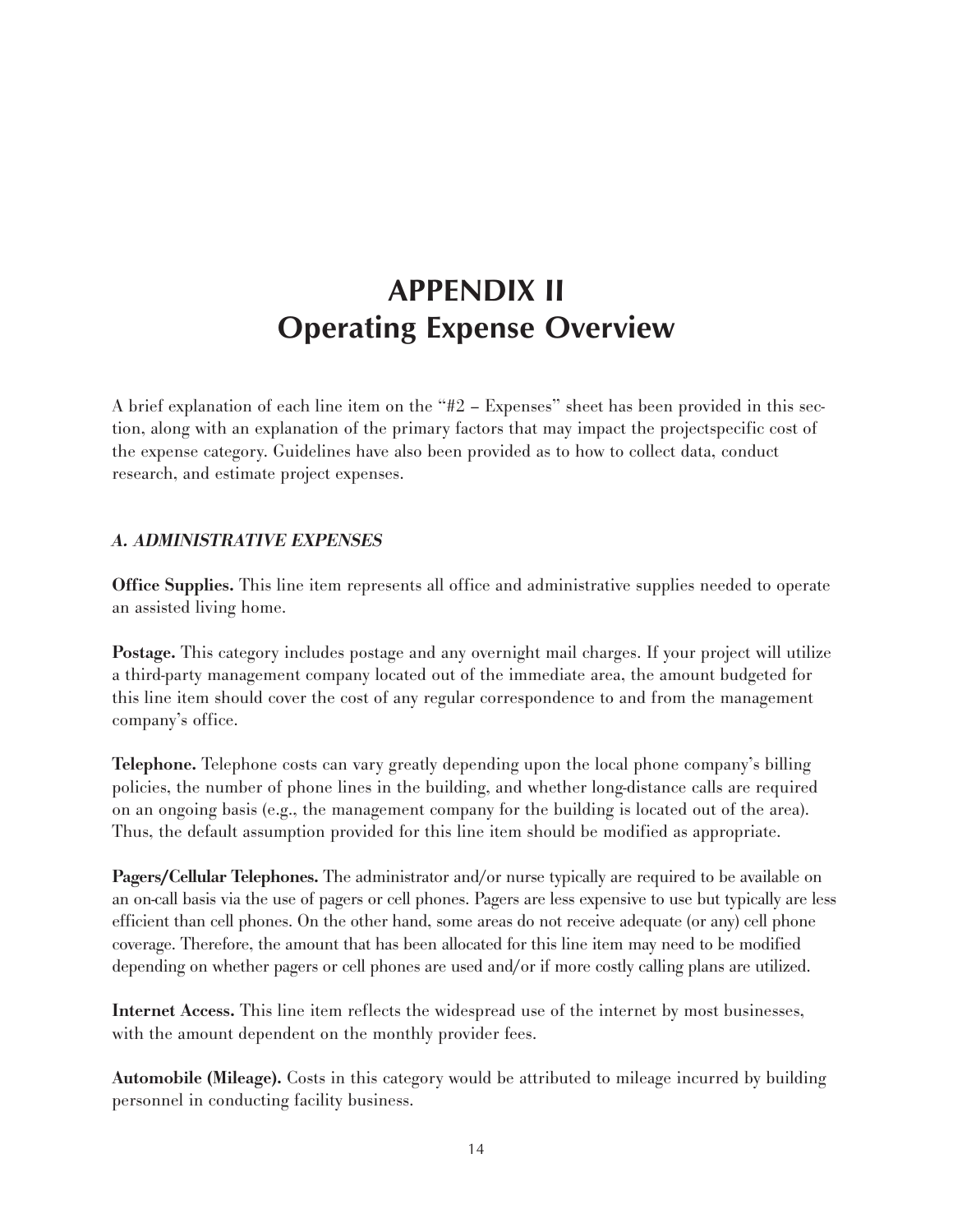Administrative Advertising. This line item includes those costs associated with personnel recruitment, and can vary greatly depending on the location of the building and the stability of staff. Thus, this number should be modified if the building is located in a metropolitan area with higher advertising costs and/or may have a high turnover of staff necessitating ongoing recruitment efforts.

Dues/Memberships. This category accounts for the costs incurred by membership in industry associations, chambers of commerce, and/or subscriptions to industry publications. This number may need to be increased if the building belongs to more than one industry association.

Education/Training. The costs associated with the training of staff (e.g. first aid, CPR) or conferences and seminars are included in this category. The figure provided may need to be modified depending on the number and type of conferences/seminars attended and/or the extent to which outside resources are used to conduct staff training.

Audit Expense. Some lenders require that audits be performed on a yearly basis. Hence, an estimated cost per month is provided to cover this cost. This amount would obviously not be needed if an audit is not required.

Accounting Expense. The cost of performing accounting-related tasks is included in this category (e.g., payroll processing, billing, etc.). This amount would be in addition to any amount allocated for a management fee.

Legal Fees. This line item would be used to estimate any legal fees that may be anticipated in conjunction with the operation of the project.

Licensing Fees. An estimated cost to cover licensing fees is provided based on the number of units, as per the State's assisted living regulations.

Pre-Employment Screening. This category includes those costs associated with any pre-employment screening conducted, such as criminal record clearances, Hepatitis B vaccinations, and Staterequired health examinations. State regulations require a criminal background check (which costs approximately \$110 per employee) and a TB test (typically about \$10 per employee). Some homes require prospective employees to pay these costs, although in many cases providers absorb the cost to assist in attracting qualified employees.

Administrative Equipment. This category would cover the cost associated with purchasing, replacing, and/or servicing office equipment (e.g. computers, printers, copy machines, etc.).

Miscellaneous Expense. The miscellaneous expense category includes any administrative-related costs not included in any of the line items outlined above.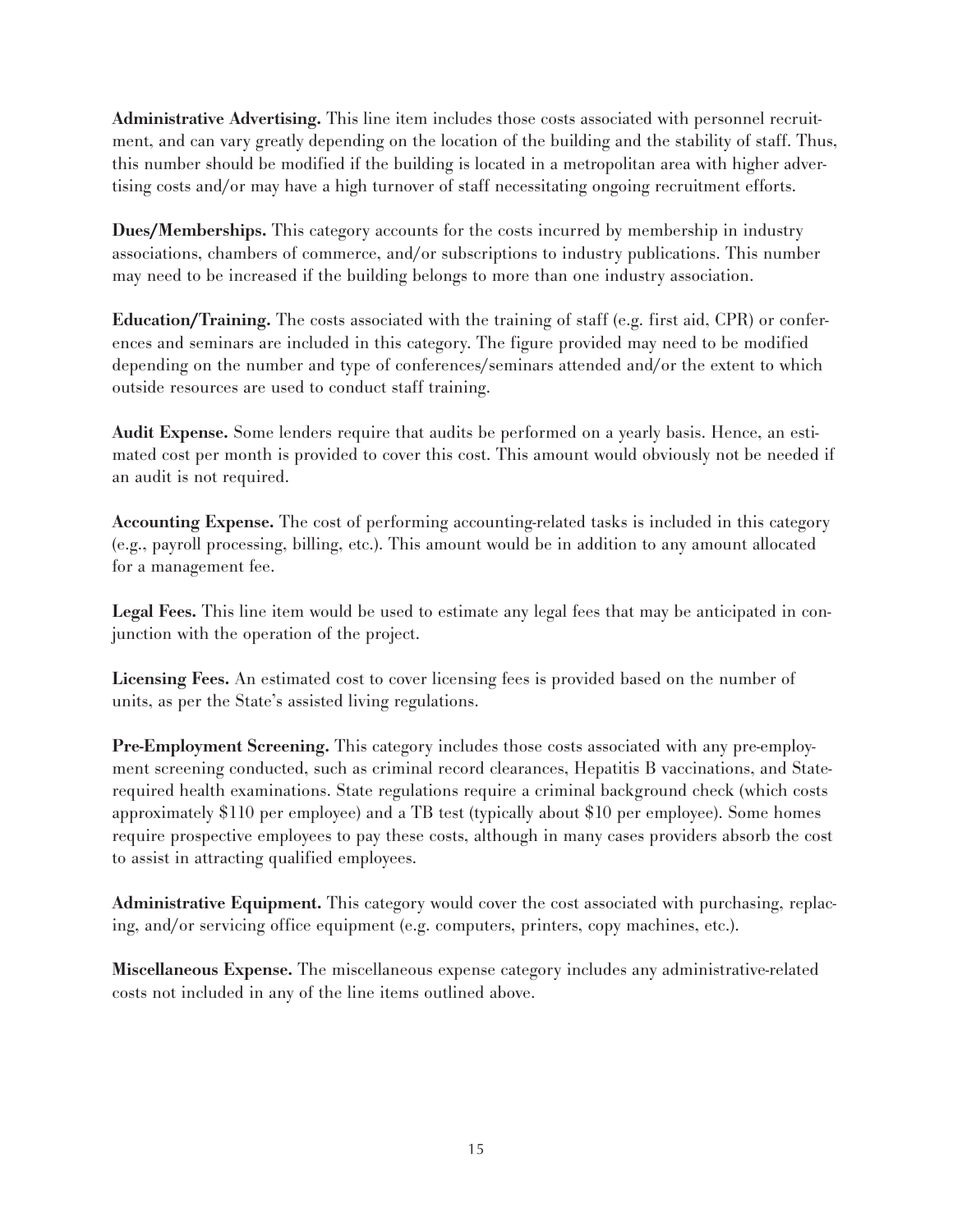#### B. RESIDENT CARE

Care Supplies. This category includes those items utilized in the provision of personal care and medication assistance for residents (e.g. adult briefs, latex gloves, diabetic supplies, etc.). It should be noted that Medicaid may provide reimbursement for care supplies required for Medicaid-eligible residents.

Pharmacy. This expense typically covers the cost for a pharmacy to generate medication records on a monthly basis for residents. An additional fee may also be charged if consulting services are provided.

Activity Supplies and Entertainment. This line item includes all costs associated with an assisted living home's activity program.

Housekeeping Supplies. This category represents the expense of providing housekeeping and laundry services. The figure provided assumes that residents provide their own linens, towels, and toilet paper. State regulations require facilities to provide these items for residents if residents choose not to provide them.

#### C. VEHICLE EXPENSES

The line items included in this category would apply if a home has a vehicle that is used to transport residents, and include Gas/Oil, Vehicle Lease/ Purchase Payment, and Vehicle Maintenance. It is assumed that the cost of insurance for the vehicle is included in the expense category for Property and Liability Insurance.

### D. MARKETING

Advertising. The amount of money spent on advertising will vary depending upon the competitiveness of the marketplace, the advertising options available in the market area, and the effectiveness of other marketing strategies employed. Another major factor affecting this line item is the location of the facility. That is, advertising costs in small, rural communities are typically minimal, whereas these costs in metropolitan areas can be significant and often are cost-prohibitive. It should be noted that network marketing (establishing and maintaining relationships with key community contacts) is typically the most effective marketing strategy and requires no direct expenditure of funds.

Referral Agency Fees. In some communities, referral agencies play a significant role in the community's local referral network. In such a case, an amount should be budgeted for referral agency fees. If a building is located in an area that does not utilize such agencies or if the building does not require the use of agencies to maintain occupancy, funds would not need to be allocated for these fees. No funds have been allocated for this line item in the financial model.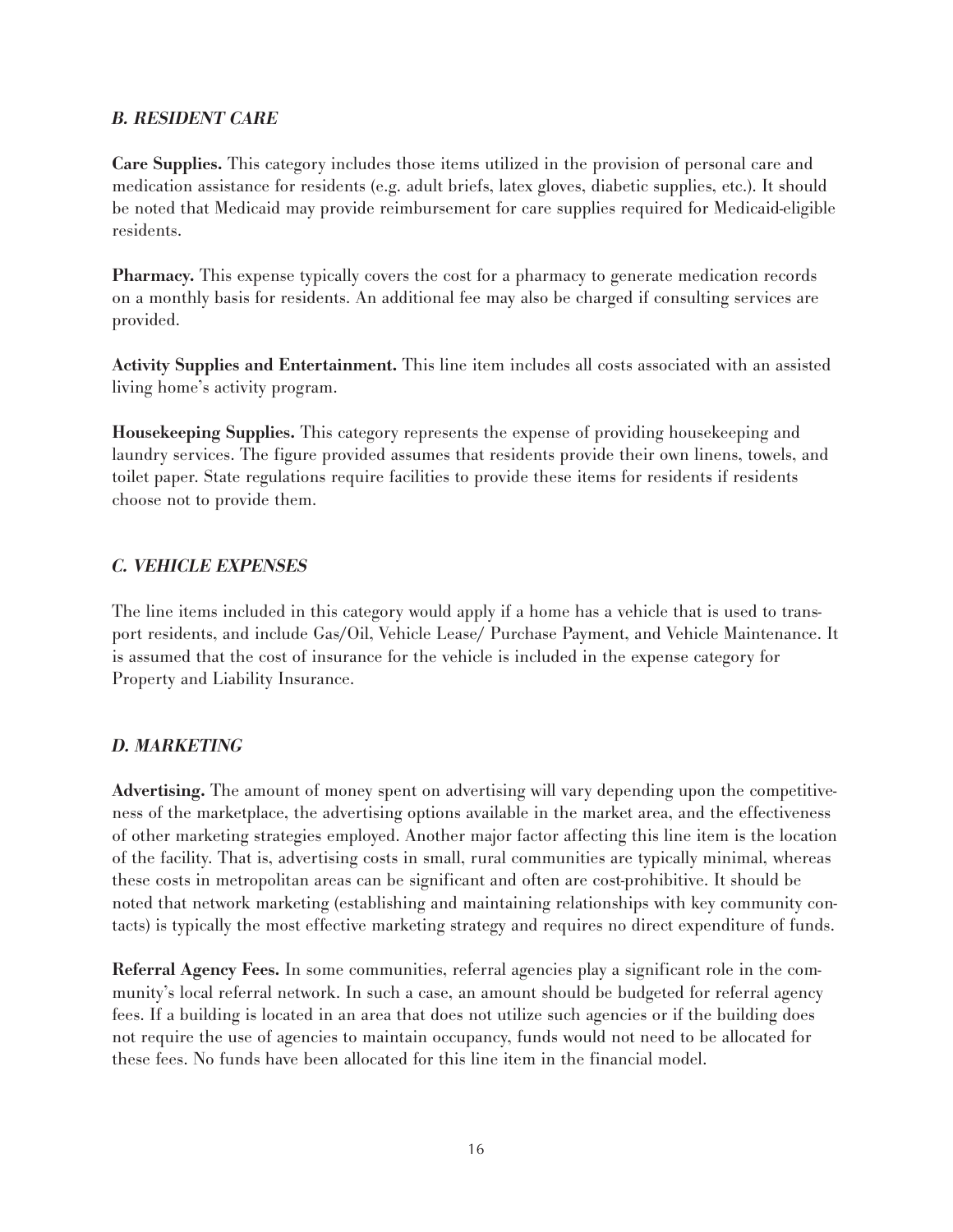Printing. An amount should be budgeted for the costs associated with printing marketing materials such as brochures, business cards and stationary. The cost estimate provided in the model may be low if more elaborate materials are envisioned (e.g., four-color printing, etc.).

Miscellaneous Marketing Expense. This line item covers any marketing expenses not associated with those categories outlined above.

### E. DIETARY/KITCHEN EXPENSES

Raw Food. The cost of raw food is typically budgeted on a per-resident (per meal or per day) basis. The default assumption provided in the financial model is \$10.00 per resident/per day. This factor assumes that one main entrée is served for each meal with alternatives provided as desired by residents. If a "select" menu is used, which provides more than one entrée for each meal, it may be appropriate to increase the cost factor for this line item by 15 to 20 percent.

Kitchen Supplies. This category includes supplies used in the kitchen for food preparation or service (e.g., foil wrap, paper cups, place mats, etc.).

Smallwares and Minor Equipment. Included in this line item is the cost to purchase or replace smallwares (e.g., silverware, dishes, etc.) or small equipment items.

Dietary Consultant. A monthly fee may be paid to a dietary consultant for the preparation of menus and recipes. Consultants may also perform kitchen inspections on a regular basis (e.g. quarterly) to ensure compliance with all sanitation standards and regulations.

#### F. MAINTENANCE

Repair Expense. This line item is comprised of those costs related to maintaining a home in good condition providing repairs to the building and/or equipment as needed.

Elevator Expense. This category would be utilized for multi-story buildings, and will be automatically calculated if "Yes" is entered in response to "Will the building include an elevator?" on the "#1 – Summary" sheet. This cost covers the monthly fee for a maintenance contract for the elevator(s) and may vary depending on the building's location and number of elevators.

HVAC Expense. This line item applies to maintenance provided to a building's heating, ventilating and air-conditioning (HVAC) system, and is based on the project's number of units. This line item would not apply if a building does not have air conditioning, and may be less than the amount provided if only the building's common areas are air-conditioned.

Grounds Contract/Snow Removal. This category covers the cost to have the grounds of the facility maintained on a regular basis. The actual amount charged may differ from the estimate provided, depending on the amount and complexity of any landscaping on the grounds and on the size of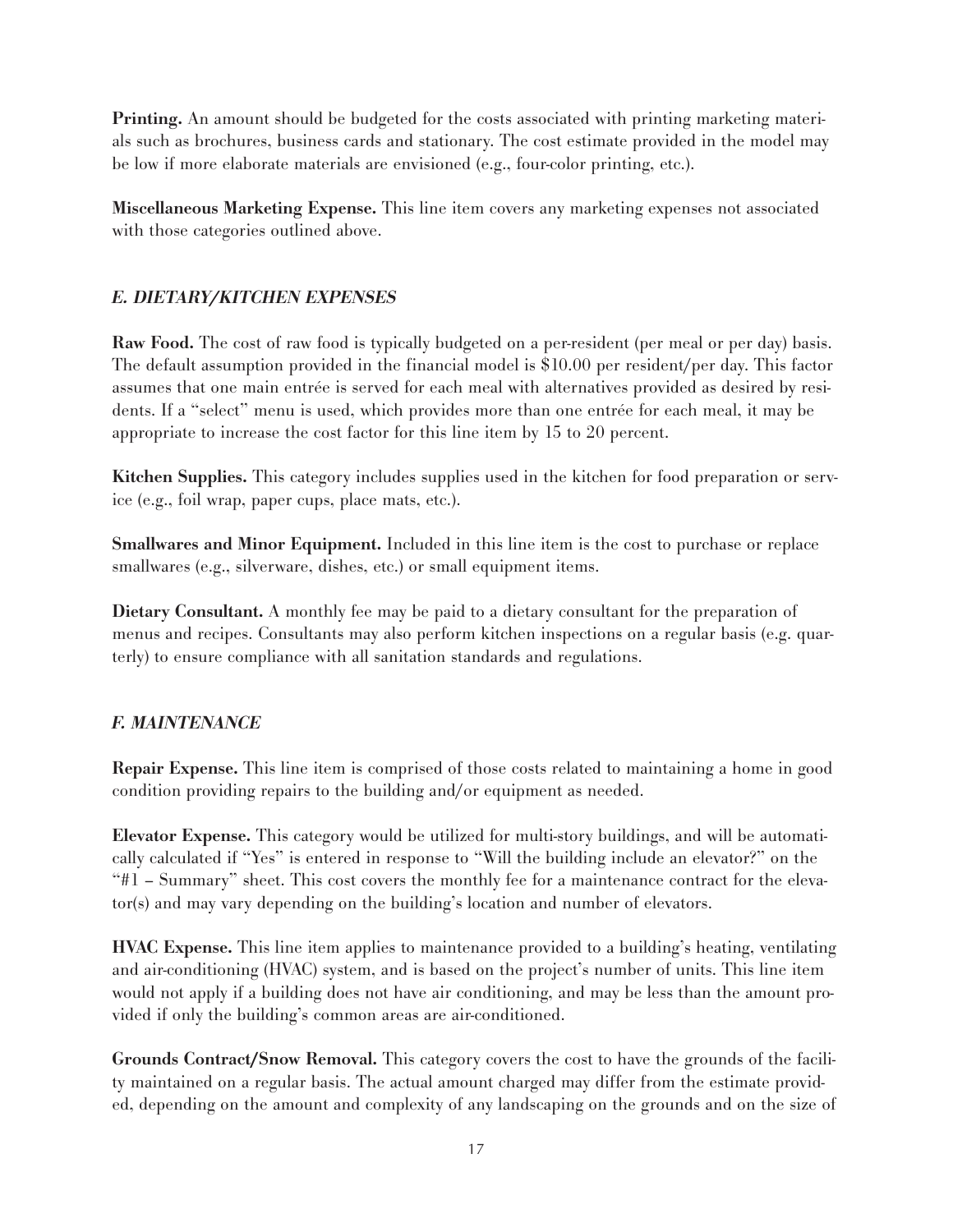the property. It should be noted that for large properties, only a portion of the grounds may need to be maintained. The remainder of the site can often be left in its natural state.

Pest Control. This category includes the cost for regular pest control services to be provided. This cost is automatically calculated in the model based on the size of the building, as the cost for this service typically increases slightly with larger buildings.

Alarm Monitoring. This line item covers the cost associated with monitoring of the facility's fire alarm system.

Miscellaneous Maintenance. This category is available for those maintenance-related charges not associated with any of the above categories.

### G. UTILITIES

The costs for utilities (i.e., electricity, gas/fuel oil, water/sewer, cable TV, and trash removal) may vary significantly depending on the location of the facility. Default assumptions have been provided based on typical costs incurred by other assisted living homes. However, these costs should be researched on a facility-specific basis. Suggestions are provided in this section on how to obtain estimates for these costs.

Electricity and Gas. The utility companies providing electricity and gas to the building will typically provide estimates of cost based on the number of units in the building and comparable facilities in the area.

Water and Sewer. The monthly expense for water and sewer is typically based on the number of units in the building. The companies providing these services will usually provide an estimated monthly cost for a proposed project.

Cable TV. The cable TV vendor servicing the area in which the building is located should be able to provide estimates of cost based on the number of units in the building. Typically, the facility will include the cost of basic cable in residents' monthly fees, with extended cable paid for by each resident directly if it is preferred. When using a cost-based Medicaid rate, the cost of cable in the common areas is an allowed expense, but the cost to provide cable in resident units is a non-allowable expense.

Trash Removal. The cost for trash removal will vary depending upon the location of the facility and the number of residents. Estimated costs for this expense may typically be obtained from the service provider if information is provided regarding the number of units planned for the project.

#### H. PROPERTY COSTS

Property and Professional Liability Insurance. The cost for professional liability insurance has fluctuated significantly in recent years. The estimate included in the model is based on an average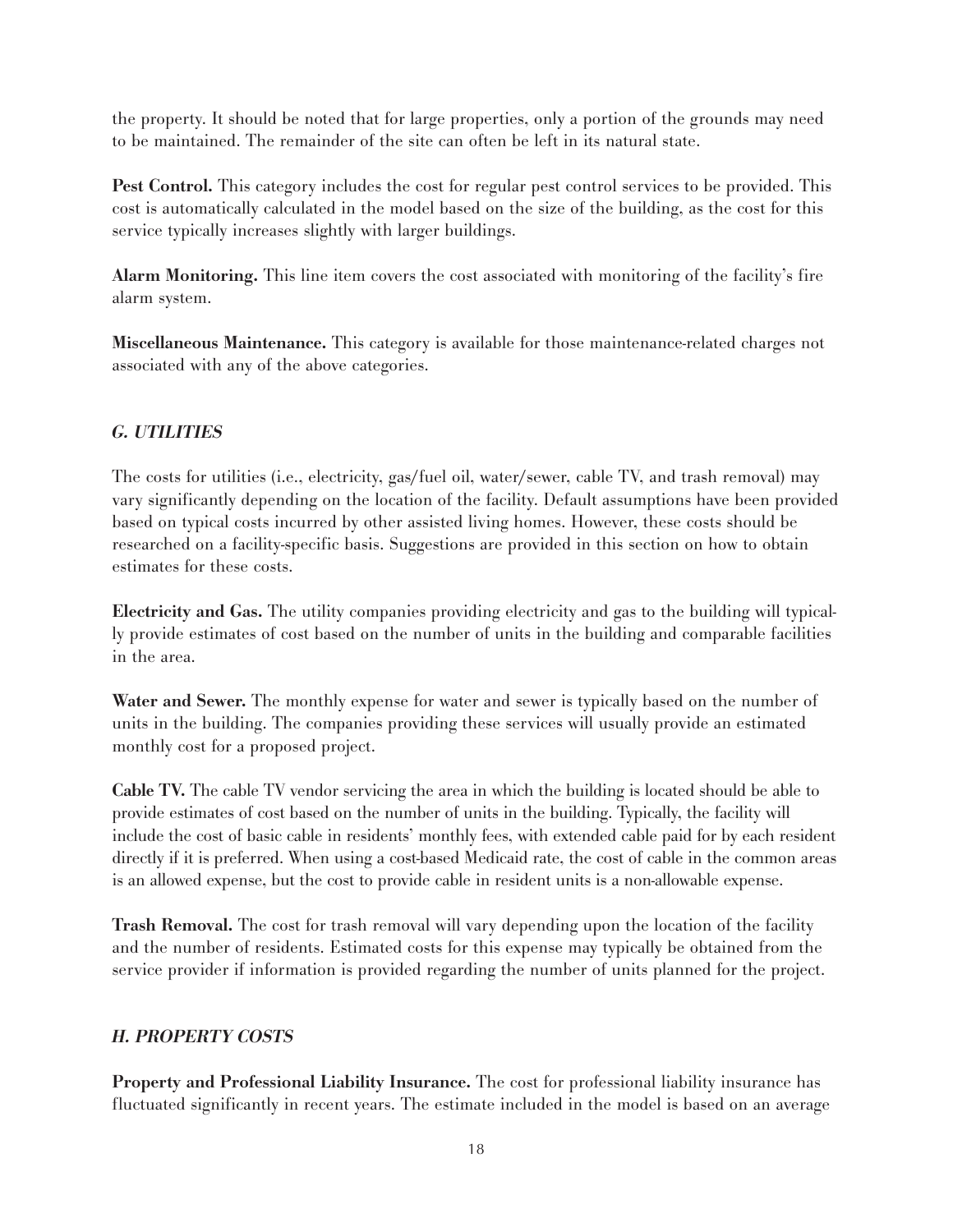cost for homes in Alaska. However, this cost may vary based on a number of factors. Thus, actual estimates should be obtained from local insurance brokers providing this type of insurance.

Property Taxes. The property tax treatment and costs for your project (for-profit or nonprofit) need to be researched carefully since property taxes can be a major expense. Not-for-profit facilities typically are not required to pay property taxes, although in certain cases property taxes may be required. A determination as to whether a non-profit organization should budget for property taxes may best be made by a tax attorney or other professional with specific expertise in this area. When applicable, property taxes should be estimated. The appropriate factor to apply to the building's value may be obtained from the county assessor's office

Repair and Replacement Reserve. Funds should typically be placed in a repair and replacement reserve on a monthly basis. An amount of \$350.00 per year per unit is included in the model (as recommended by the Alaska Housing Finance Corporation). However, other funders may prefer that another factor be used to calculate this reserve amount.

Monthly Rental Charge Abatement. This line item should reflect any rent discount provided to the project's administrator if he/she is living on-site at the project.

Lease Payment. If you will be leasing the building in which your project will be located from another entity, the monthly lease amount should be entered in this line item.

Management Fee. A management fee is typically paid to a management company to oversee the ongoing operations of a facility. This fee is usually based on five percent of the facility's gross revenue, although in some cases another percentage may be used. A five percent fee is provided as a default assumption for this expense category. A minimum monthly fee is usually included in a management contract to provide sufficient compensation to the management agent during the facility's lease-up period. The amount of this fee will usually vary depending on the size of the building.

Indirect Rate. A line item has been included for an indirect rate, which is calculated as a percentage of all other expenses. It should be noted that this category should not include any costs that have already been entered in any other line item.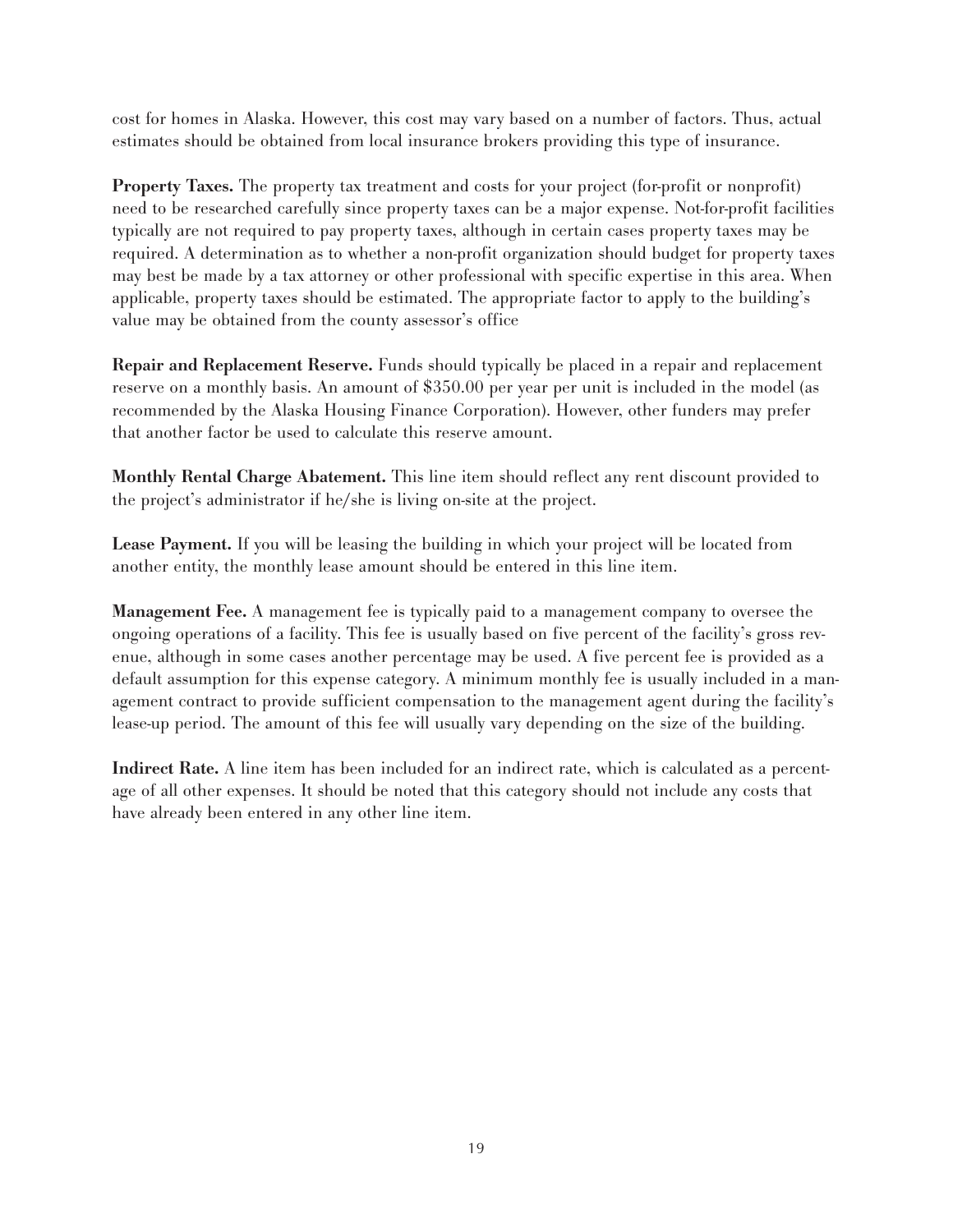### **APPENDIX III Personnel Overview**

Most projects will utilize only a few of the positions included in the "#3 – Personnel" sheet, particularly if universal workers are used. However, the model includes all of the positions that might be utilized to facilitate efficient use of the model by as many projects as possible. A description of each position and an overview of those factors that might have an impact on either the number of hours or the wage allocated for the position is provided in this section.

Administrator. A full-time, salaried administrator is included in the default assumptions built into the model. This individual typically oversees all of the day-to-day operations of the facility, including staffing, resident care, marketing, and business management. The salary for this position will vary greatly depending upon the location of the facility, the number of units, and whether housing is provided for the position, but typically ranges from \$35,000 to \$50,000 per year. Estimates for appropriate administrator salaries for your area may best be obtained by networking with other assisted living providers in the State.

Assistant Administrator. The position of assistant administrator may be used in larger homes, with smaller homes typically not having a need for this position. In larger projects, some of the duties that would usually be performed by the administrator are delegated to the assistant administrator (e.g., marketing, business functions, and/or staff scheduling). An appropriate wage for this position may best be estimated via those avenues outlined for the administrator position.

Universal Worker. Universal workers are typically responsible for assisting residents with a variety of needed services, including personal care, medication assistance, redirection and orientation, and meal service. They also are responsible for maintaining appropriate documentation in resident records and may perform housekeeping functions in the common areas of the building and/or in resident units. Depending on the size of the home, universal workers may also perform cooking and kitchen clean-up tasks.

The appropriate number of universal workers will depend on the acuity of resident needs. That is, homes with a higher level of care should have a higher staffing ratio than homes with a lower level of care. The financial model assumes a high level of care, typical of a nursing home alternative model of assisted living.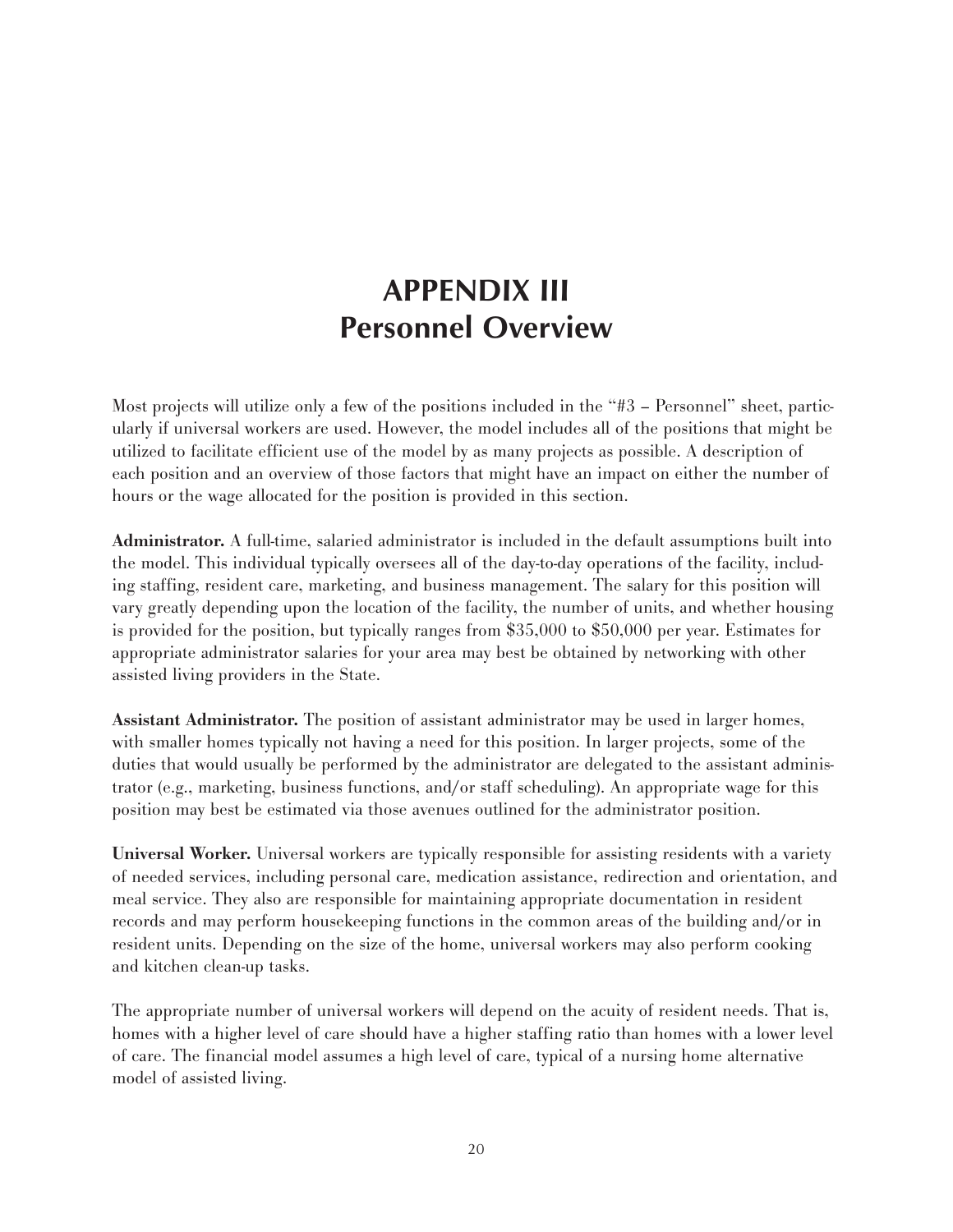Typically a building will have more staff on the day and evening shifts than on the night shift, as resident care needs are usually not as great at night. Shifts for universal workers typically range from approximately 7:00 a.m. to 3:30 p.m. for the day shift, from 3:00 p.m. to 11:30 p.m. for the evening shift, and from 11:00 p.m. to 7:30 a.m. for the night shift. However, there are many variations in staffing patterns and shifts, all of which can work equally well depending on the needs of a particular home. Regardless of the specific shifts allocated, the hours budgeted and the resulting staffing expense will be the same.

It should be noted that staffing needs may vary for buildings with the same number of units, depending on the design of the building. That is, a multi-story building should ideally have at least one resident assistant available per floor per shift, even if this would result in more staff than would otherwise be budgeted. The same would be true if a building has distinct wings or sections. The model assumes a one-story building without distinct wings or sections. If a building will have multiple floors and/or distinct sections, it would be advisable to work closely with an operations consultant during the design phase of the project to minimize any impact the design could have on staffing levels.

The ramp-up minimum for this position is based on projections of one universal worker for each shift, seven days a week, at the wage entered under "Pay Scale" on the "#3 – Personnel" sheet.

The wages for universal workers can vary significantly between geographic areas, depending upon the local cost of living and job market. Wage surveys for this position should typically (as available) include other assisted living homes, nursing homes, hospitals and home health agencies. Helpwanted ads and web-based job postings may provide additional information. When conducting wage surveys for this position, it is helpful to determine if any differential is paid for certified aides versus those who are not certified and/or for aides who work the swing or night shifts.

As noted earlier, hospitals typically have higher wage structures than do other types of facilities. In addition, home health aides are often paid more than resident assistants in assisted living homes, as these aides usually are not guaranteed regular hours and have to provide their own transportation between clients.

Receptionist. A receptionist/administrative assistant is typically not needed for smaller homes. When this position is utilized (generally in larger facilities), duties may include answering the phone, greeting visitors, and performing clerical duties. To estimate the hourly wage for this position, comparable wages for receptionist/clerical positions in several different industries should be obtained. Often this can be accomplished by looking at local help-wanted ads and/or job posting sites on the internet.

Activity Director. The activity director is responsible for planning and implementing social and recreational activities for residents. In small homes, these functions are typically conducted by the universal workers, whereas larger facilities usually have dedicated activity director positions. Comparable wages may be obtained from wage surveys of currently operating assisted living projects or nursing homes and from help-wanted ads or job postings.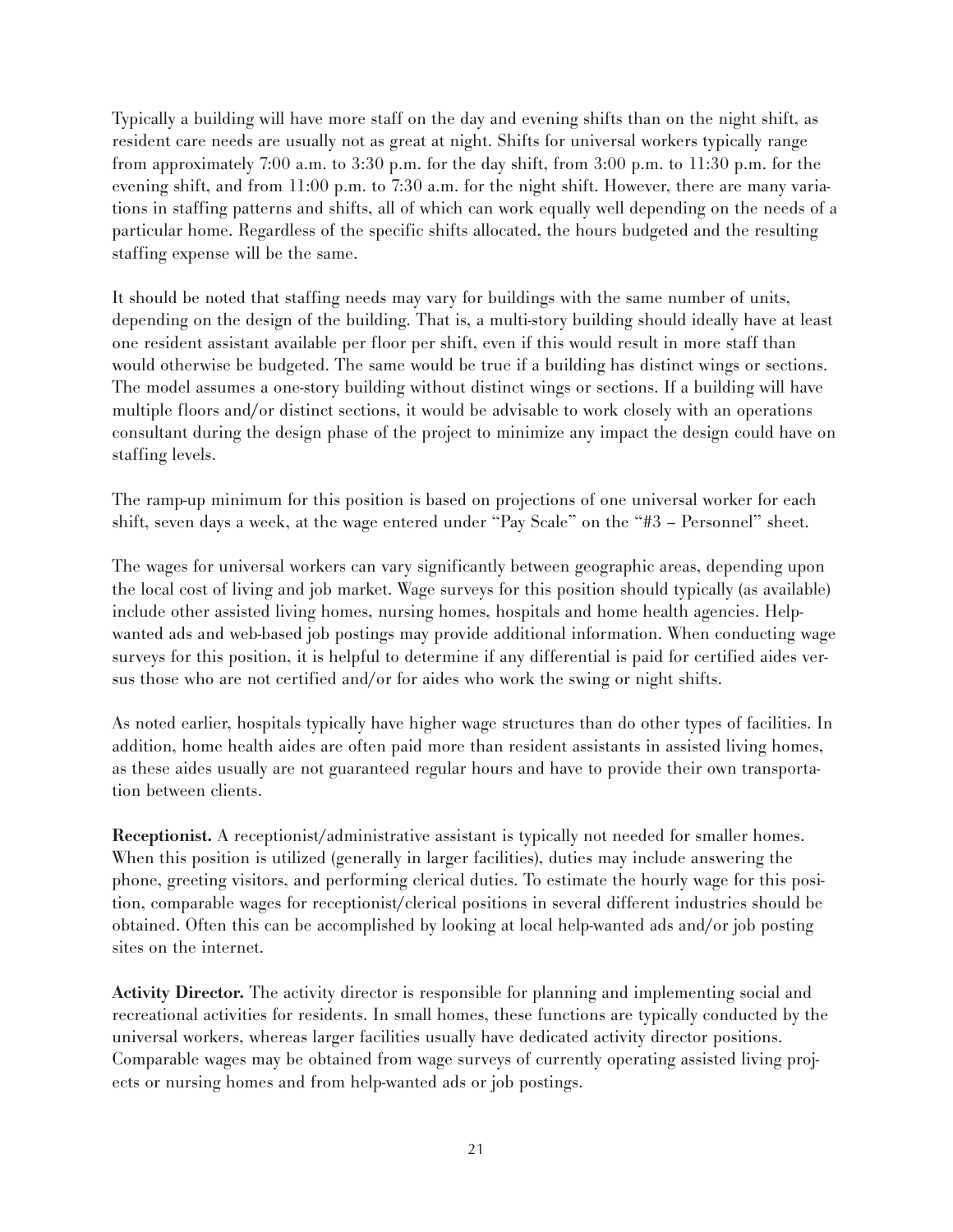Vehicle Driver. If a van or other vehicle will be utilized by a home for transporting residents to doctor appointments, shopping and/or on outings, the cost to employ a driver should be budgeted. Small homes will typically utilize other positions (e.g. universal workers or the maintenance person) to carry out this function. If a dedicated vehicle driver is employed, this position is typically budgeted at approximately the same wage that is paid to the home's universal workers.

Registered Nurse or LVN/LPN. The role of a nurse in assisted living facilities is typically to oversee resident care, train and supervise resident assistants, and interface with other health-care providers (e.g., resident physicians, home health agencies, etc.). Although not required by State regulation, it is very helpful to have a nurse on staff, particularly if a high level of care is planned.

Alaska has a nurse delegation act that permits RNs to delegate to unlicensed staff at assisted living homes, nursing tasks that would otherwise need to be performed by a licensed nurse. Thus, use of an RN can significantly increase the ability of a home to provide a higher level of care more efficiently and at a decreased cost.

The number of nursing hours needed depends on the size of the facility and the level of acuity in the building. The financial model utilizes a factor of .75 hours of nursing time per resident per week, and assumes that the average acuity level in the project will be high – the level typical for a nursing home alternative model. A nursing home alternative model is used because this is the model that is required by the state Medicaid waiver program. If you expect to use a different source of service reimbursement with lower acuity thresholds, the estimated hours of nursing time built into the model can be modified to reflect a lower level of anticipated care needs.

Comparable wages for the nurse position may be found by surveying other assisted living facilities, nursing homes, hospitals, and home health agencies. Other sources of wage information may be industry surveys, help-wanted ads and web-based job postings.

Nurse On-Call. Nurses in assisted living homes are typically expected to be available on an on-call basis for questions by staff regarding resident care. An additional fee may be paid to the nurse as compensation for on-call time. This fee may range from \$100 to \$250 per month, depending on the size of the facility.

Lead Cook/Food Services Director. In larger facilities, a lead cook/food services director is typically employed to oversee the day-to-day operations of the kitchen, including ordering food, ensuring the cleanliness of the kitchen, and maintaining food costs within budgetary guidelines. Depending on the size of the building, this individual may also be responsible for overseeing all kitchen personnel (e.g., hiring, scheduling, supervising, etc.). The person in the lead cook/food service director position typically also performs cooking duties and is usually budgeted at 40 hours per week. This position may not be utilized at all in small homes if the home's universal workers are involved in meal preparation and service tasks.

The wage for the lead cook/food service director will vary depending upon the size of the building and the location of the facility. Wage surveys may include other assisted living facilities, nursing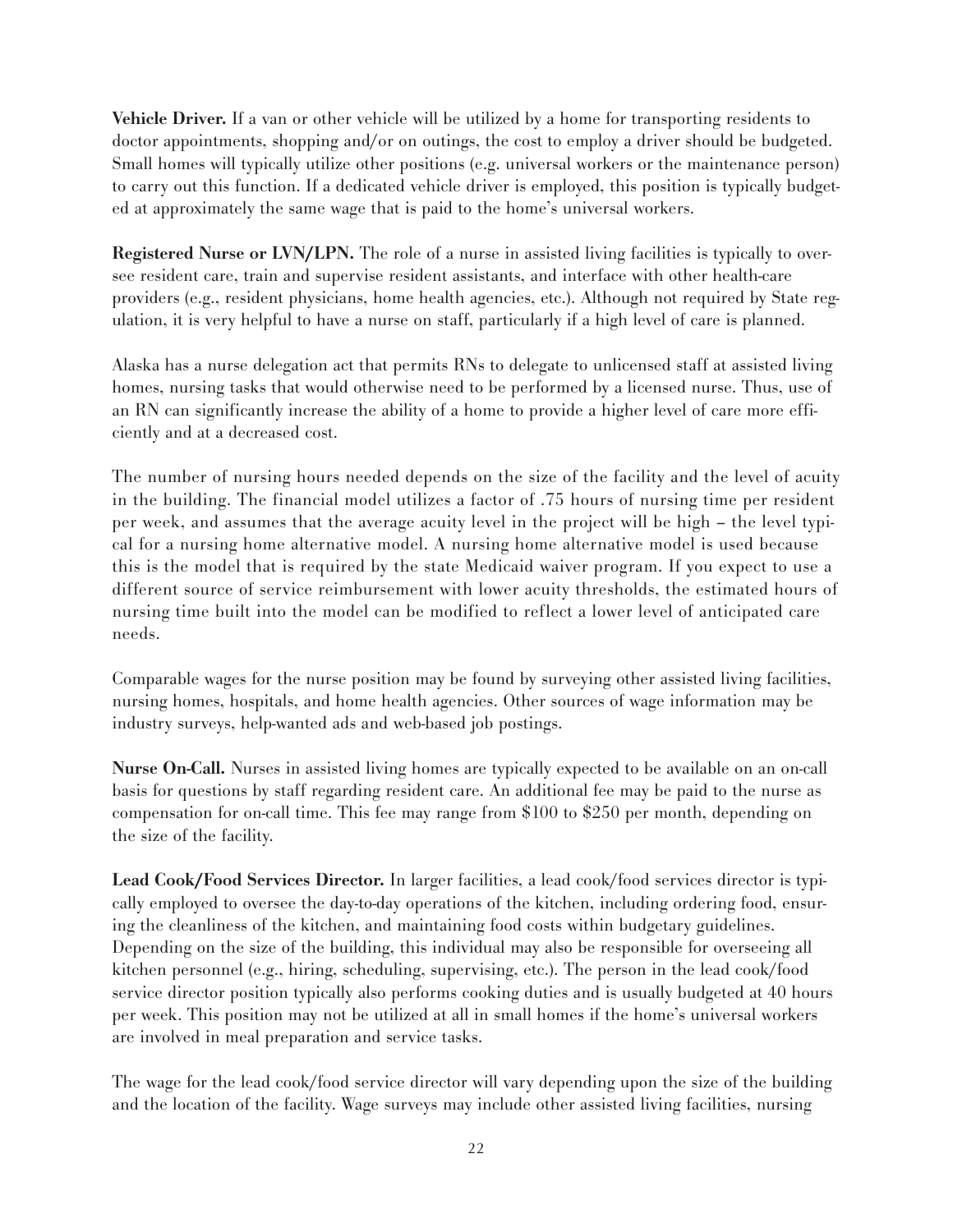homes, hospitals, schools and/or restaurants. Help-wanted ads and job postings may also provide useful information.

Cooks. Depending on the size of the facility, one or more cooks may be required in addition to the lead cook/food service director, although in small homes universal workers typically perform all cooking tasks. When dedicated cooking personnel are used, homes with less than 50 residents can typically be staffed with 10 cook hours per day, supplemented as appropriate with assistance from dietary aides.

The lead cook/food service director typically performs cooking tasks in addition to the administrative duties within the 40 hours a week budgeted for this position. In larger buildings, the food service director may need more hours for administrative duties, and thus may not be able to allocate the full 40 hours to cooking-related tasks. This has been factored into the cooking hours budgeted for the model.

As with the lead cook/food service director, wage surveys should include other assisted living facilities, nursing homes and hospitals, utilizing schools and restaurants if appropriate. Help-wanted ads and job postings may also provide useful information.

Dietary Aide/Kitchen Assistant. In larger homes, dietary aides/kitchen assistants may be utilized to provide assistance to the cooks. Duties may include food prep tasks, dish washing, cleaning of food preparation areas, and dining room set-up/clean-up. The hours needed for this position will vary depending on the size of the building and the number of cook hours budgeted. An appropriate wage for this position may be obtained by surveying nursing homes, hospitals and restaurants.

Server. Most smaller assisted living homes and facilities designed to provide affordable assisted living will utilize universal workers to serve meals to residents. However, dedicated servers may be desirable in larger facilities with a high percentage of private pay units, especially those with a higher-end rate structure. In some markets, the use of dedicated servers has become a standard and is used to enhance the dining experience for residents. In such a case, it may be helpful to utilize dedicated servers to compete effectively in the marketplace.

Housekeeper. In small homes, universal workers are usually responsible for the routine cleaning of resident units and common areas. Larger facilities, however, typically utilize dedicated housekeepers for the regular cleaning of resident apartments. Housekeepers may also be used by smaller homes to provide deep cleaning tasks. If a dedicated housekeeper is used, the number of hours required for this position will depend on the number of units in the project. A factor of 0.8 hours per week for each unit is often used to budget the number of housekeeping hours needed.

The wage for a housekeeper is typically similar to that paid to universal workers. Wage surveys for this position may include competing assisted living facilities, nursing homes, and motels.

Maintenance Person. Maintenance personnel are needed to keep the building in good condition and perform preventative maintenance tasks as appropriate, even for new buildings. For larger facilities, 0.5 hours per week per unit is generally an appropriate estimate of the time needed for